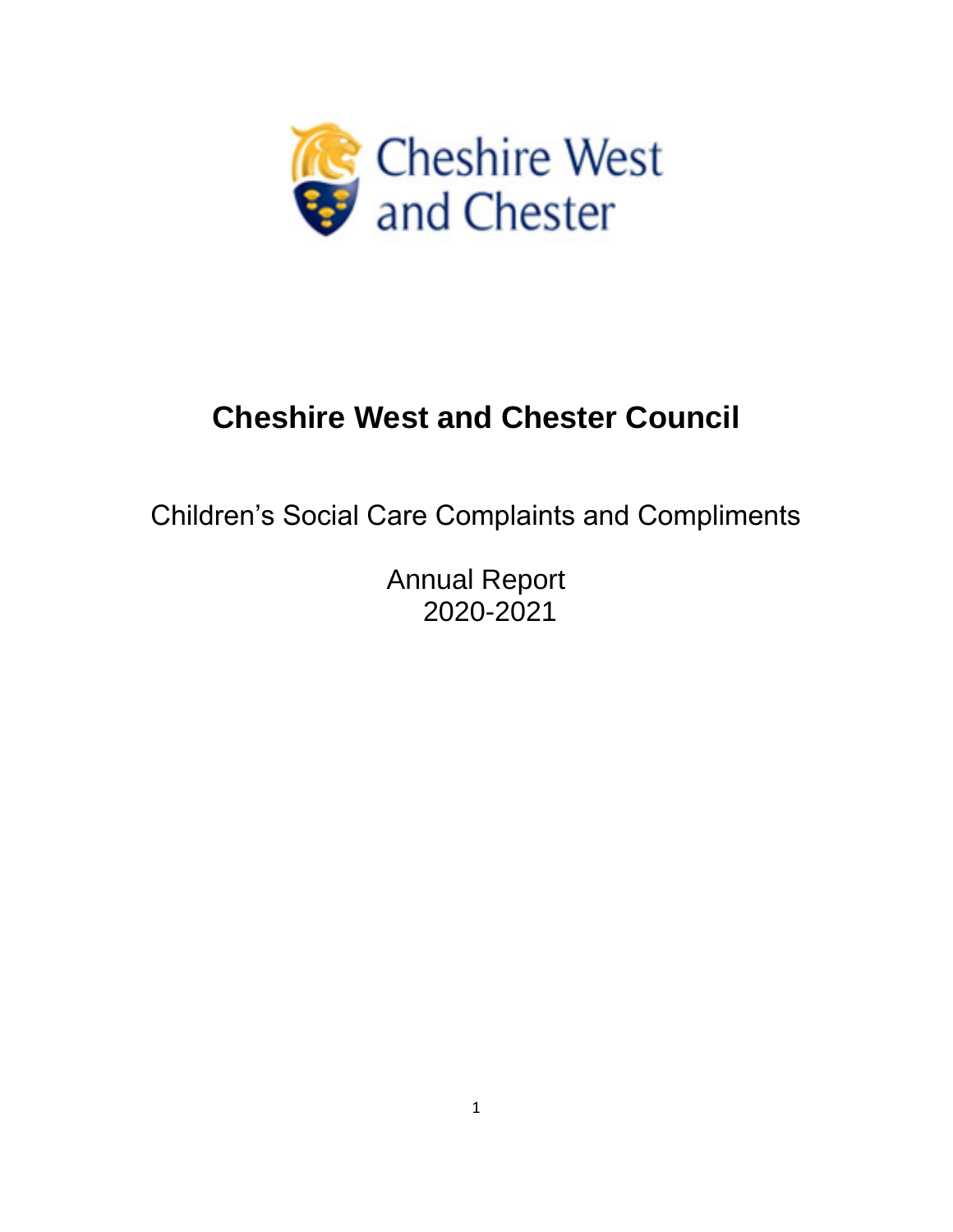# **1. Introduction**

- 1.1 This report provides information about the Children's Social Care Complaints and Compliments received by Cheshire West and Chester Council during the period 1 April 2020 to 31 March 2021. It highlights performance against statutory and internal timescales for complaint handling and provides assurance that improvements or revisions to services have been identified as a result of listening and responding to both compliments and complaints.
- 1.2 The Council's Customer Relations Team, within the Governance directorate, was responsible for the coordination of Compliments and Complaints during this period. The Children's Social Care team are responsible for responding to complaint matters. The Customer Relations Team review all draft responses and provide advice and support to the service on reasonable outcomes or remedies to complaints, from a layperson's perspective.
- 1.3 In accordance with statutory guidance, responses to complaints received by the Authority should be proportionate. Officers are encouraged to resolve matters locally at the first point of contact to avoid escalation wherever possible. Concerns raised with the service and resolved by close of play the following day are not counted as statutory complaints. Where this approach does not deliver a satisfactory outcome for the complainant, matters are then referred through the formal complaints' procedure.
- 1.4 The objectives of this report are to:
	- i. be open and transparent about our social care complaints process
	- ii. meet our statutory obligation to produce an annual report
	- iii. provide clear and concise comparative data on compliments and complaints, including details of complaints broken down by subject and service area
	- iv. provide a summary of customer profile and type of customer interaction
	- v. identify service improvements as a result of complaints and compliments and demonstrate learning and improved practices and processes from these

## **2. Context**

2.1 The aim of the Council's Children's Social Care Service is to support and protect those children, young people and families who need care and support to enable them to develop their abilities to live as independent and fulfilled lives as possible. Sometimes people are unhappy with the service we provide as an authority and we make every effort to ensure that we listen to their feedback and complaints, and that we learn from them.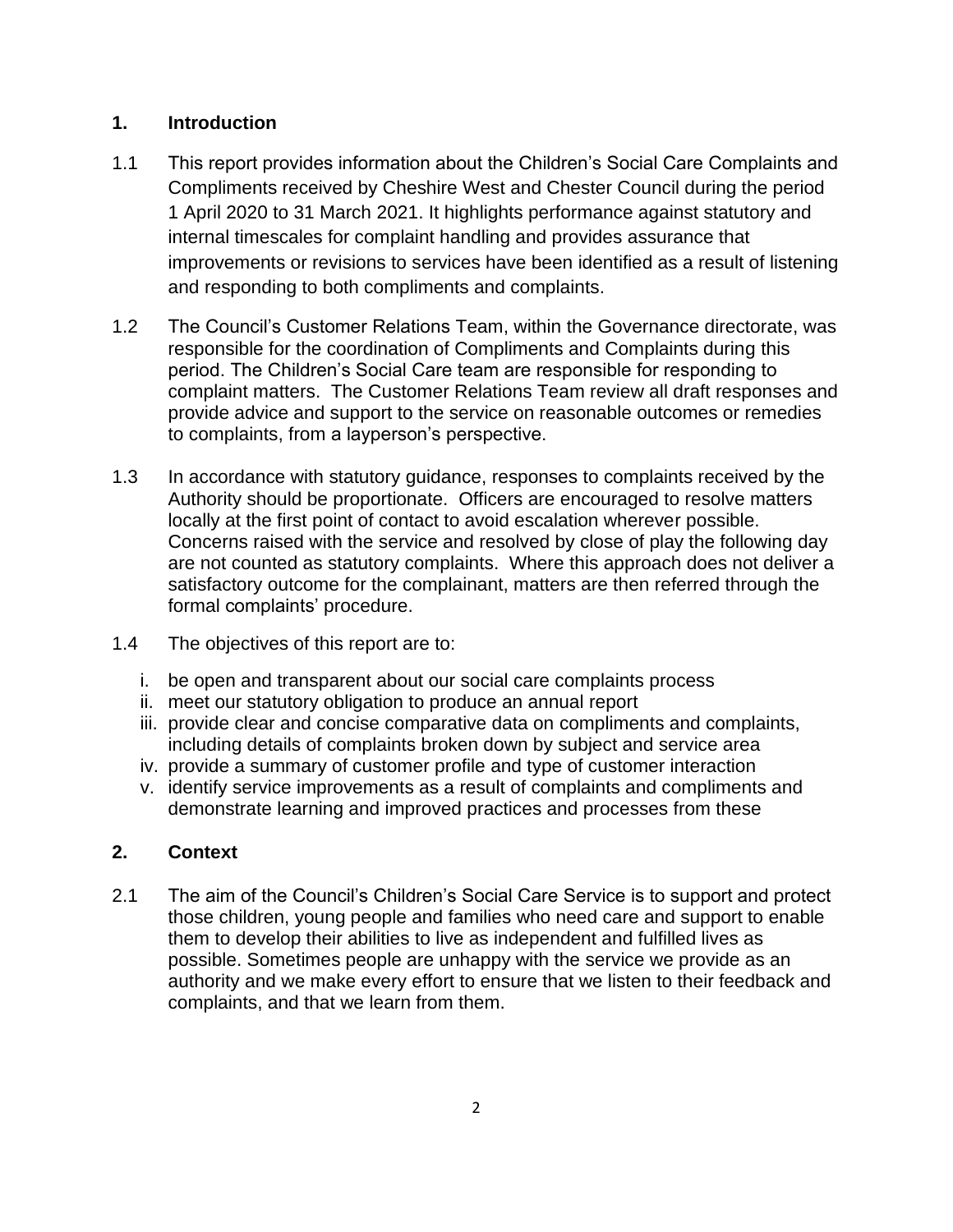2.2 Whilst considering this report it is important to know the overall picture of Children's Social Care involvement in the Cheshire West and Chester area. During 2020-21 Children's Services received 12,767 child contacts via the integrated Access and Referral Team (iART) and 7,591 received at Statutory Social Work level. Of these contacts, 2,988 progressed to a Children's Social Care Referral. Of those 2,988 receiving Statutory Social Work referral, 15 formal complaints were received and responded to, representing 0.5% of the children the Council screened as requiring a Children's Social Care response.

#### **3. Statutory Compliance Procedure**

#### 3.1 **The Children's Social Care Complaints Procedure**

The Children Act 1989 Representations Procedure (England) Regulations 2006; Children (Leaving Care) Act 2000; Adoption and Children Act 2002; and the Health and Social Care Act 2003 require the local authority to have a procedure for resolving complaints and representations received by, on behalf of, or relating to children and young people. A local authority must also ensure that action is taken if necessary, in the light of the outcome of a complaint.

3.2 The current Children's Social Care and Health complaints procedure consists of a three-stage process. The complainant retains the right to approach the independent Local Government and Social Care Ombudsman at any time. However, the Ombudsman would expect the local authority to consider the complaint initially.

#### **Role of the Customer Relations Team**

- 3.3 The Customer Relations Team is responsible for the handling and consideration of complaints and acts as a central point through which complaints can be made to the Council. Complaints can be made via telephone; in writing; through the online social care complaints portal; or directly to the dedicated social care complaints email inbox. Complaints received directly by the Service are currently referred to the Customer Relations Team to be assessed for eligibility.
- 3.4 The Customer Relations Team, often in liaison with the Service, will determine whether a complaint is eligible for consideration under the statutory framework or whether an alternative route (for example safeguarding or through the corporate complaints process if the issue complained about is not related to the quality of care provided) would be more appropriate (see Appendix A).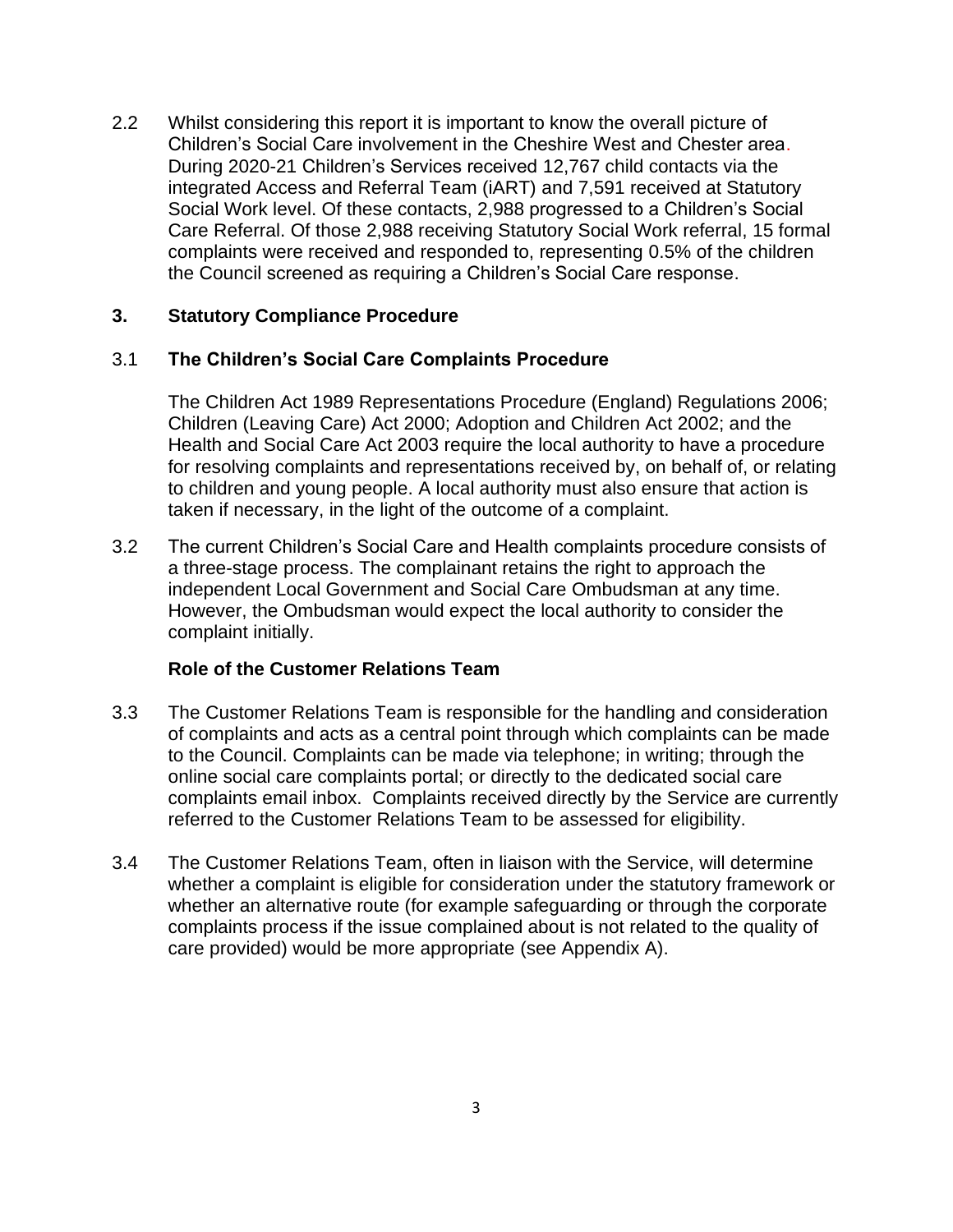- 3.5 The Customer Relations Team offer training, advice and support to staff in their consideration of complaints and perform a quality assurance role in the preparation of complaint responses. The Team also liaise with complainants to keep them informed on progress with their complaints and provide advice about the complaints process and the role of the Local Government and Social Care Ombudsman.
- 3.6 The Team also coordinates the completion of Learning Outcome and Action Reports for the service, which ensures there is learning and improvement identified from investigations into complaints. This is recorded and reported centrally and monitored to ensure that the implementation of identified, agreed actions following the outcome of complaints is carried out. Learning is shared with other services, where it is relevant to do so, in order to improve service delivery Council-wide.

## **What is a Complaint?**

3.7 Any expression of dissatisfaction about a council service (whether that service is provided by the council or by a contractor or partner) that requires a response. There is no difference between a 'formal' and an 'informal' complaint. Both are expressions of dissatisfaction that require a response.

## **Who Can Make a Complaint?**

- 3.8 There are a variety of people who can complain:
	- i. Any child or young person who is Looked After or who is a child in need or is a child with disabilities
	- ii. Foster parents
	- iii. People applying to adopt, or who are receiving services from our Adoption service
	- iv. Care leavers
	- v. Special Guardians
- 3.9 Complaints can also be accepted from individuals acting on behalf of a service user, for example an advocate or family member, although this must be with consent from the service user when they are considered old enough. Where a service user's capacity to make informed decisions may be in question, the Customer Relations Team - in conjunction with the Service Team Manager - will look at whether the person pursuing the complaint is acting in the young person's best interests.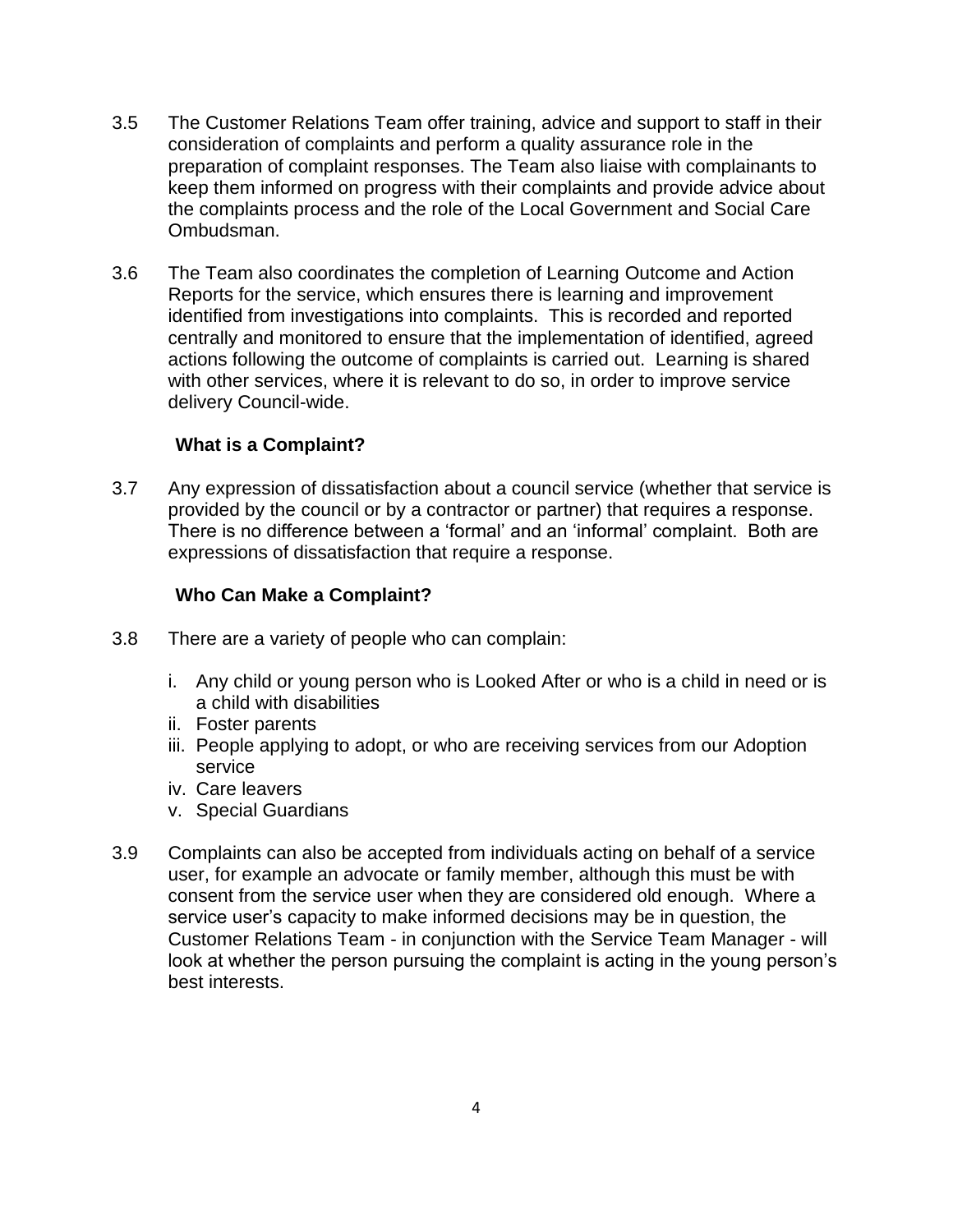## **Initial Expressions of Dissatisfaction**

3.10 Initially complaints are always assessed or 'triaged' by the Customer Relations Team. If, from initial assessment, it looks like the complaint can be resolved by close of play the following day, it is not required to proceed through the complaints process. These concerns/issues are often relatively minor and resolution can most easily be addressed locally through the service. The customer is always advised how they can progress their complaint if they remain dissatisfied.

#### **Urgent safeguarding issues and alternative paths**

- 3.11 The Customer Relations Team review all complaints to identify any potential safeguarding risks or concerns that need immediate attention. Where safeguarding issues are identified, those matters are redirected to be considered under the appropriate safeguarding procedures without delay. Where there are no obvious safeguarding concerns complaints are referred via the Customer Relations Team to a Senior Manager to be considered through the social care complaints procedure.
- 3.12 All, or parts of a complaint may not be eligible under the social care complaint process. Where this is the case all non-social care elements will be referred to the corporate complaints policy or a more appropriate 'alternative path' and the customer kept informed about how their complaint, or parts of their complaint, will be dealt with.

#### **Stage 1 – Local Resolution**

- 3.13 The majority of Stage 1 investigations are conducted by Team Managers from the relevant service. The investigation of a complaint is a managerial responsibility and should not be delegated to other staff. In the first instance complaints are allocated to the Senior Manager to appoint an appropriate Team Manager to investigate and draft a response to the complainant.
- 3.14 The initial timescale for providing a response is 10 working days, although this can be extended to 20 working days when a matter is more complex. Where the issue is identified as more complex, more often than not the senior manager becomes more involved to either support the manager, or take the lead, in securing an early resolution. The Customer Relations Team works with managers to ensure that quality responses are produced within the specific timescales. Decisions are recorded for each complaint as upheld, not upheld or partially upheld. The learning outcomes and remedial actions are shared with the complainant within the written response.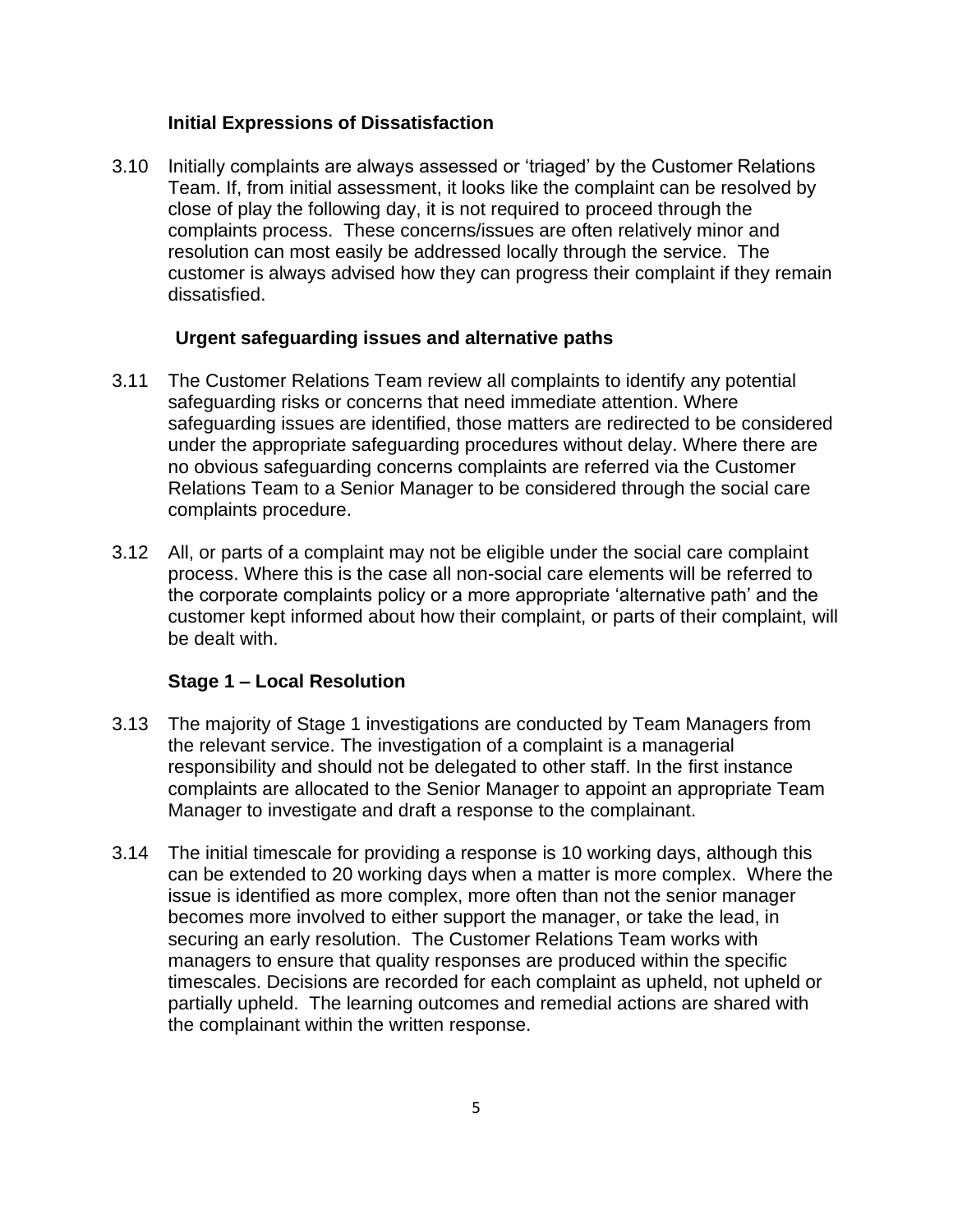#### **Stage 2 – Formal Independent Investigation**

- 3.15 If the complainant is dissatisfied with the findings of the Stage 1 complaint investigation, or has not received a response to Stage 1 within the 20 working days allowed, then a request for a Stage 2 investigation can be made.
- 3.16 Once the scope of the Stage 2 investigation has been agreed an Investigating Officer (IO) will be appointed. Investigators can be an officer from the service who has no previous knowledge of the complaint and no line management responsibility. Alternatively, the IO can be appointed from the North West Complaint Managers Group List of Independent People. The IO will lead and has overall responsibility for the investigation and will prepare the main report which will state outcomes and make recommendations to the service where appropriate. The Council's current practice is to recruit exclusively from this list.
- 3.17 A second person, the Independent Person (IP) will be appointed from the North West Complaint Managers Group List of Independent People. The IP ensures that the process of investigation is open, transparent and fair. They work alongside the IO to provide an independent and objective view of the investigation. They see all the same relevant files as the IO and participate in all interviews and discussion relevant to the investigation. The IP reads the IO's report and produces their own report on the investigation, commenting on each complaint element and stating whether they agree with the IO's findings.
- 3.18 There are up to 25 working days for the completion of the Stage 2 investigation, with an extension of up to 65 working days available for complex cases.
- 3.19 Following an investigation the findings and any recommendations are set out in a report to the Director and the Service Team Manager. The service must provide a written response to the report and this will be sent to the complainant, along with a copy of the report, within 10 working days of receiving the report. The service may consider offering a meeting with the complainant to discuss the report and the response.

#### **Stage 3 – Independent Review Panel**

- 3.20 Where complainants wish to proceed to Stage 3 they have 20 working days (from the date that they received notification of the department's response to the stage 2 report) to request a Review Panel.
- 3.21 The Independent Review Panel consists of three independent people drawn from the North West List of Independent People, one of whom is appointed as Chair of the Panel.
- 3.22 Following the investigation, panel members have 5 working days to agree the report. The report has to be sent to the complainant within the 5 working days and a copy is also given to the Director of Children's Services.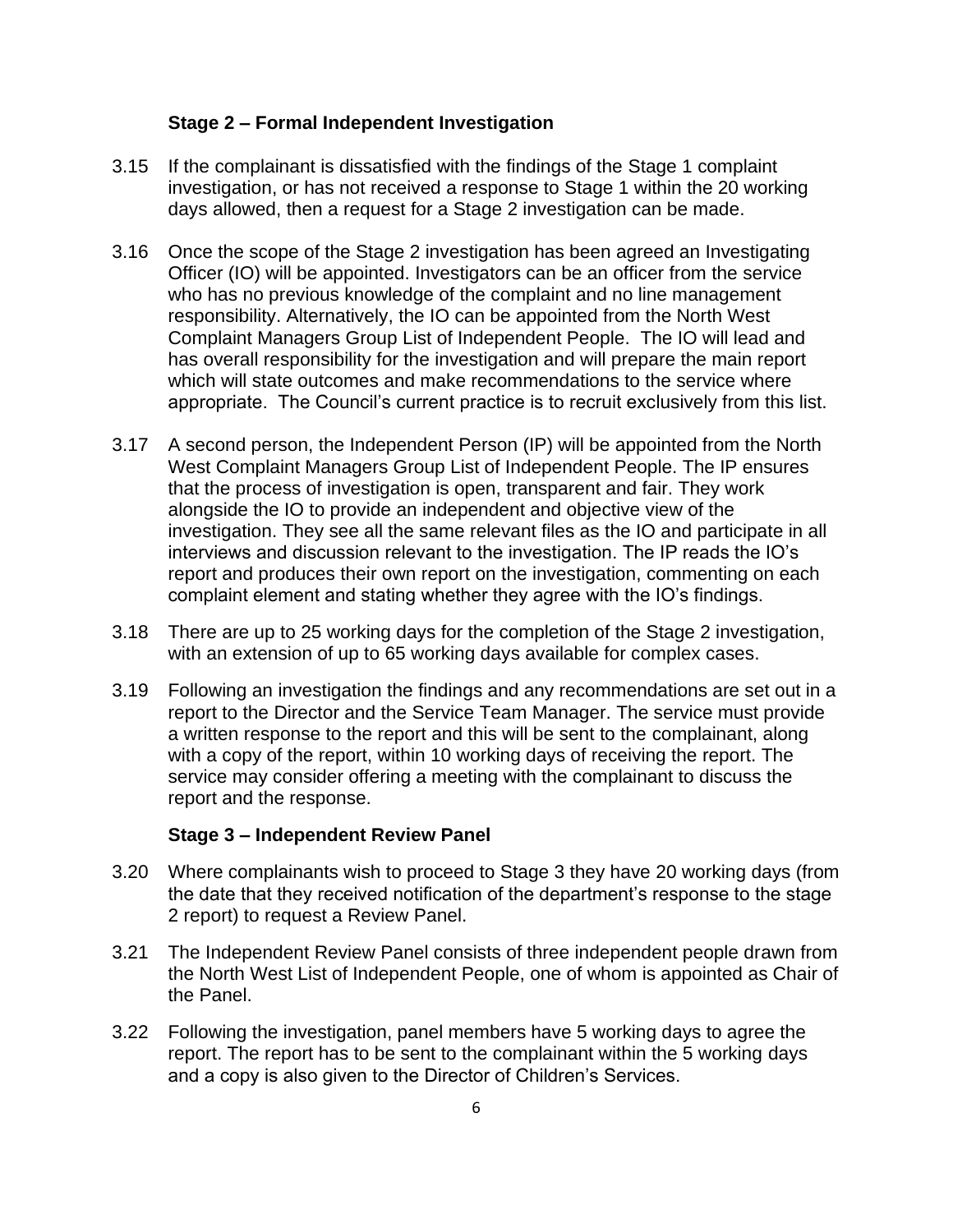3.23 The Director has 20 working days from the day of the panel to write to the complainant with their response to the report. The letter should outline what the directorate intends to do as part of learning from the complaint. The letter will also explain that if the complainant remains unhappy they can contact the Local Government and Social Care Ombudsman.

# **Local Government and Social Care Ombudsman**

3.24 Where complaints remain unresolved to the satisfaction of the complainant, a referral may be made to the Local Government and Social Care Ombudsman (LGSCO) for consideration. This can be done by the complainant following completion of all 3 stages of the children's social care complaint process or at an earlier stage if there is a mutual agreement between the complainant and the Council to do so. The Ombudsman will require reasons for the referral if it is done prior to completion of all stages of the policy. The Council will usually seek advice from the Ombudsman's office before making any referral.

# **4. Performance Activity**

# **Summary of Complaint Activity**

- 4.1 From April 2020 to March 2021 there were a total of 125 social care complaint representations made to Cheshire West and Chester Council. Of the 125 representations received, there were 15 **valid complaints** progressed, with the remaining 110 either ineligible (16) or withdrawn / resolved via an alternative route (94).
- 4.2 Of the 15 formal complaints, 5 requested a stage 2 escalation as the complainant remained dissatisfied. 2 did not provide sufficient grounds for continuing their complaint or was in court proceedings; and 1 subsequently withdrew. 2 were accepted and taken to a full stage 2 investigation, no requests were made for escalation to stage 3 of the process.

# **Comparison with Previous Years**

4.3 The table below shows the number of considered and progressed complaints for the year compared with the previous two years.

| Year    | <b>Total no. of</b><br>valid<br>complaints<br>processed | <b>Withdrawn/</b><br>not pursued/<br>other | Ineligible* | <b>Total no. of</b><br>complaints<br>representations<br>considered |
|---------|---------------------------------------------------------|--------------------------------------------|-------------|--------------------------------------------------------------------|
| 2020-21 | 15                                                      | 94                                         | 16          | 125                                                                |
| 2019-20 | 37                                                      | 44                                         | 54          | 135                                                                |

## *Table 1: Total number of complaints considered*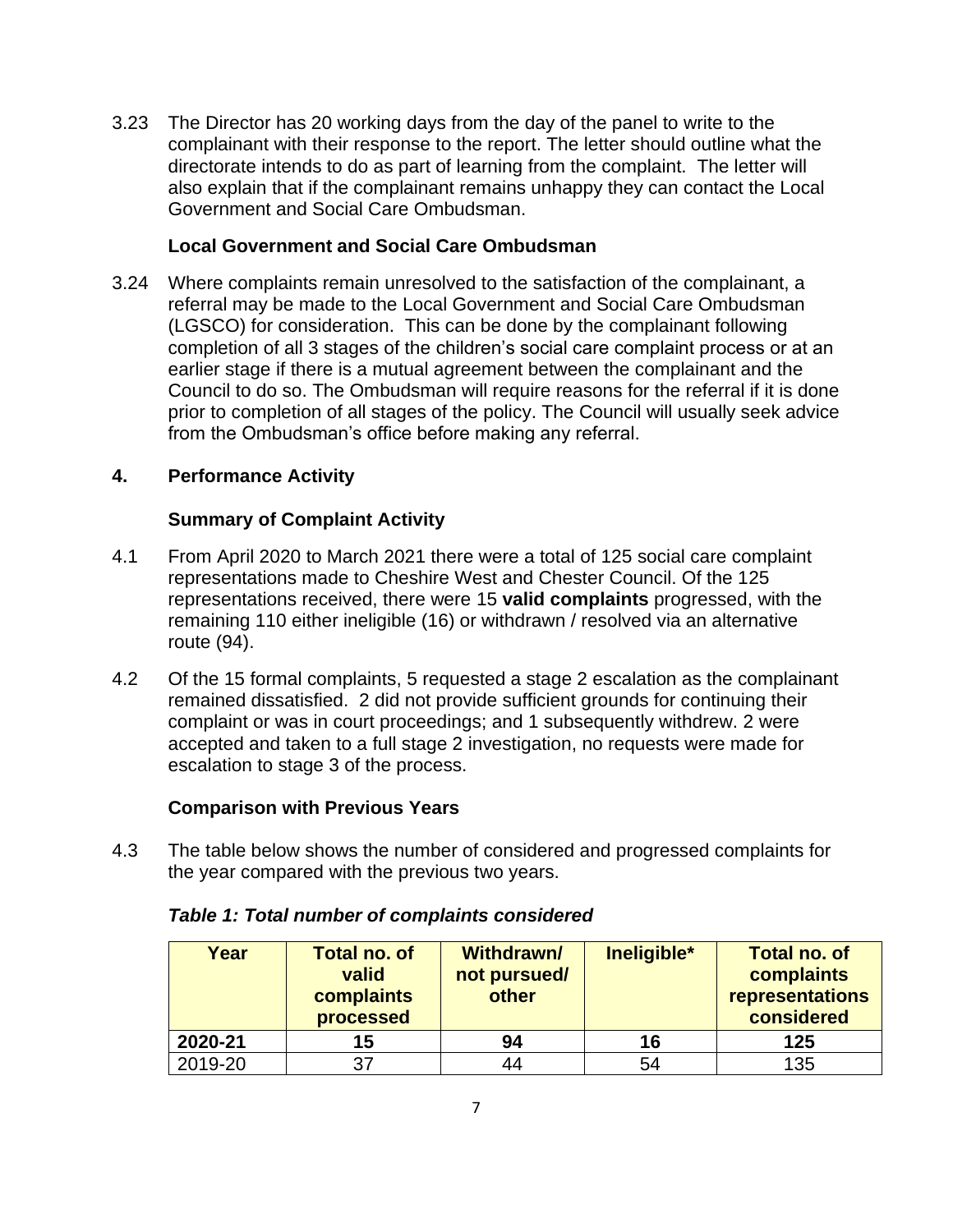| 10<br>20<br>10-<br>ີ | -- | rr<br>ᅆ | ົ<br>υc | $E^{\pm}$<br>ັບເ |
|----------------------|----|---------|---------|------------------|
| 2017<br>$^{\circ}$ O | →∼ | ⇁⌒<br>∼ | n,<br>∼ | 166              |

*\*Complaints assessed as being not valid through the statutory Social Care complaint procedure, for example complaints that were being dealt with through court proceedings or the complainant was not directly involved with the child or does not have parental responsibility and is therefore ineligible.*

#### **Numbers of Complaints - Analysis**

- 4.4 The number of valid complaints investigated by the Council has decreased by 59% compared to the previous year, as well as seeing a slight decrease in the overall number of complaint representations handled by the Customer Relations Team. This contrasts with a 113% increase in the number of complaint representations being classed as 'Withdrawn, Not Pursued, Other' which includes alternative paths, where the complaint is more appropriately addressed via our corporate or data protection complaint channels, concern staff conduct or have been resolved under routine business.
- 4.5 Some of the reasons for complaints reducing by over a half could be attributed to the service being more proactive in working with families at the earliest stage to resolve issues. This has been a priority for all teams because it not only avoids families having to go through the formal complaints process and help maintain positive relationships between us, but also it potentially prevents time consuming and costly investigations having to be undertaken. The improved triage approach and resolution approach has supported this reduction, alongside seeking to take a trauma informed approach in working with our families.

Two key areas of complaints for us as a Service are regarding lack of support and lack of communication/response – that said the complaints in these area have reduced greatly compared to last year. And as the report suggests there is an overarching improvement with complaints received by the Service. The reduction is due to Teams dealing with a complaint in the first incidence, promptly via routine business and both the Solutions and Social Work Team are more effective in jointly gatekeeping complaints, ensuring if a complaint needs addressing within the Court arena the complainant to being signposted to the legal route rather than putting it into the complains procedure.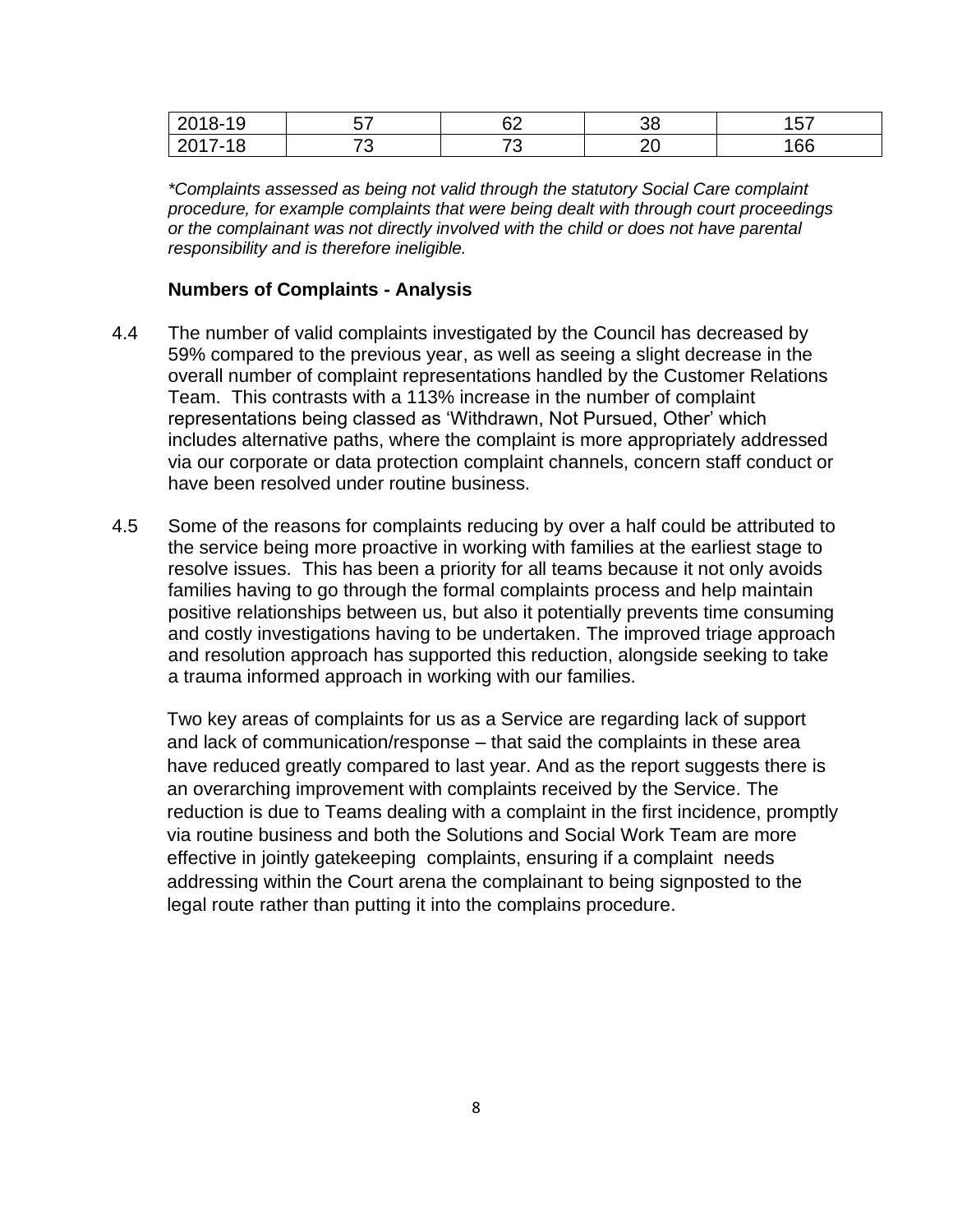- 4.6 A further observation has been the improved transition arrangements when a child needs a different type of support or support from multiple teams / agencies. Communication here has improved and there now seems to be a more 'joined up' approach between different service areas, in particular between children's services, adult-facing services, Special Education Needs; and housing services.
- 4.7 A robust triage process continues to be applied by the Customer Relations Team which also helps services to identify the most relevant route for the complaint. For example, we are increasingly referring complaints to the Data Protection Officer to consider as requests for one or more of the data protection rights available to customers (e.g. the right to rectification). Alternatively, the Council's corporate complaint process should support complaints against the service that are not in relation to a decision or action that directly affects or impacts on the best interests of the child or young person.

#### **Complaint Outcomes**

4.8 The table below shows where a formal complaint has been upheld, partially upheld or not upheld. Where complaints are complex and raise a number of different issues, there is a greater likelihood that some elements of a complaint will be upheld, whilst others not, and consequently the complaint will be classified as partially upheld overall.

| Year      | <b>Upheld</b> | <b>Partially</b><br>upheld | <b>Not upheld</b> | <b>Outstanding</b> | <b>Total</b> |
|-----------|---------------|----------------------------|-------------------|--------------------|--------------|
| 2020-21   | 2(13%)        | 11 (74%)                   | 2(13%)            | $0(0\%)$           | 15           |
| 2019-2020 | $4(11\%)$     | 19 (51%)                   | 14 (38%)          | $0(0\%)$           | -37          |
| 2018-19   | 11(20%)       | 33(57%)                    | 13(23%)           | $0(0\%)$           | 57           |
| 2017-18   | 7(10%)        | 40(54%)                    | 26(35%)           | $0(0\%)$           | 73           |

#### *Table 2 - Stage 1 outcomes and comparisons with previous year*

4.9 This year, 87% of complaints have either been upheld or partially upheld which is an increase from 62% in the previous year. This demonstrates that the robust approach by both the Customer Relations Team and the Children's Services Teams, in triaging complaints and signposting to alternative paths continues to work effectively. The complaints which are being accepted are more likely to be valid issues which need review by the service. This may also be as a result of increased awareness of complaint handling and officers are better able to identify or acknowledge fault at an earlier stage and offer a reasonable remedy. It should also be noted that there has been further improvement in cross-service working within the Children's Services Teams and an ongoing commitment by the Customer Relations Team to encourage services to accept fault rather than adopt a defensive position.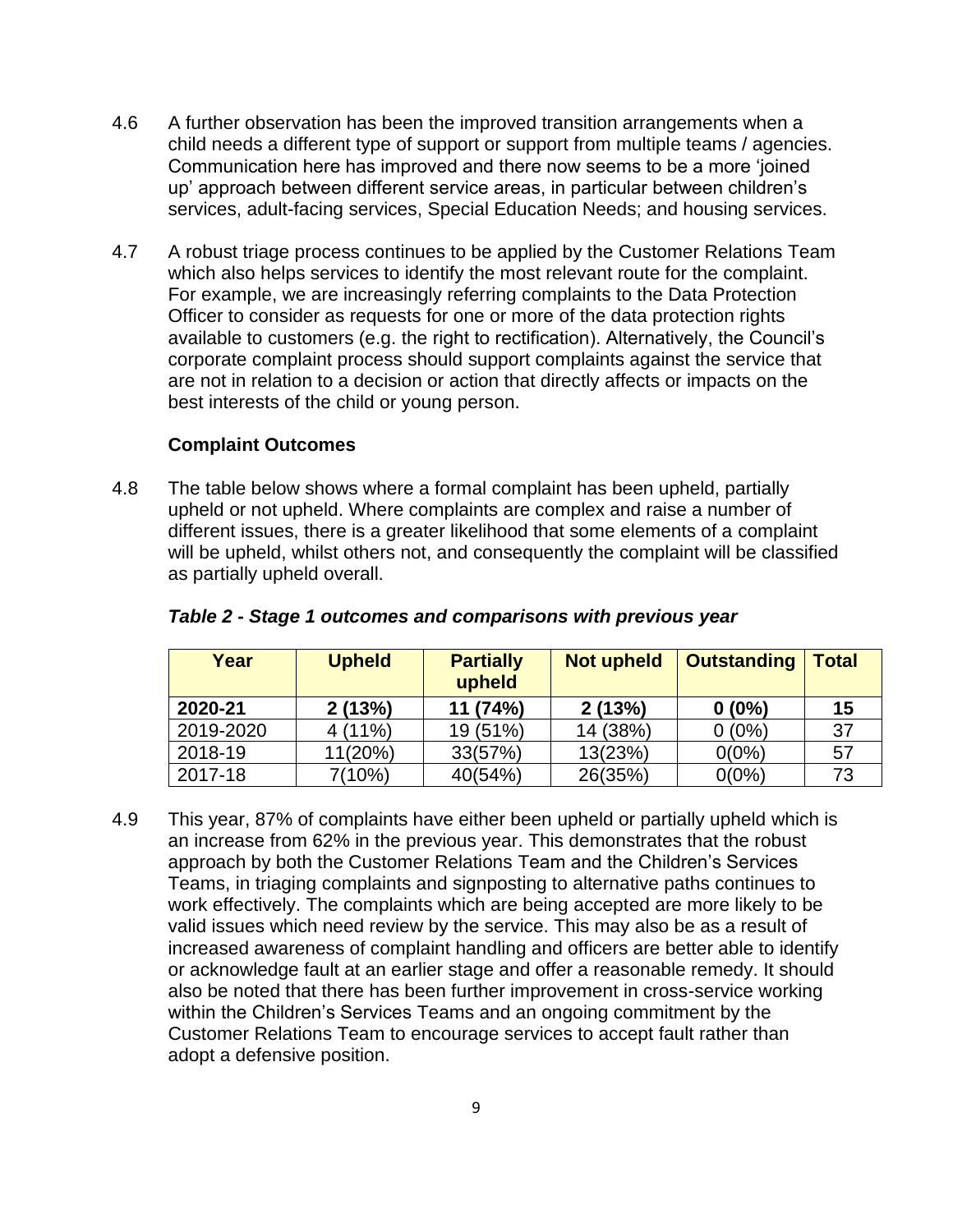| Year    | <b>Upheld</b> | <b>Partially</b><br>upheld | <b>Not</b><br>upheld | <b>Open cases</b> | <b>Withdrawn</b> | <b>Total</b> |
|---------|---------------|----------------------------|----------------------|-------------------|------------------|--------------|
| 2020-21 |               |                            |                      |                   |                  |              |
| 2019-20 |               |                            |                      |                   |                  |              |
| 2018-19 |               |                            |                      |                   |                  |              |
| 2017-18 |               |                            |                      |                   |                  |              |

*Table 3 - Stage 2 outcomes and comparisons with previous years*

- 4.10 From the 15 complaints reviewed under stage 1 of the process in 2020/21, there were 5 requests for escalation to stage 2. Of these, 2 were not progressed as they were being dealt with by the courts or they were referred back to the service to explain their stage 1 response. 2 were progressed and 1 subsequently was withdrawn by the complainant.
- 4.11 By comparison, there were 3 requests for escalation in 2019/20 out of 37 valid complaints, with 1 - proceeding to full stage 2 investigation, received via the Ombudsman.
- 4.12 The 5 requests in 2020/2021 were particularly complex issues. The Customer Relations Team and the service strive to promote engagement and ongoing dialogue and this is demonstrated by the number that were referred back to the service to explain their response at stage 1 or attempt resolution rather than proceed to stage 2. The fact that only 2 proceeded to a full investigation demonstrates value for money as these investigations are both costly and time consuming. We have also continued to trial a new approach from the Customer Relations Team to liaise with customers about their stage 2 requests to establish their specific reasons for escalation, such as what outstanding injustice remains and/or what their desired outcome is, or in some cases, why they consider the proposed remedy is not 'reasonable' and/or ask that they allow us enough time (especially due to the pandemic) to complete the remedy. This is a cautious approach that has to be carefully managed with the customer, who must be assured that the stage 2 will progress on provision of this information.
- 4.13 The Customer Relations Team and Children's Services Senior Management Team communicate regularly to review management of the complaints and escalations to Stage 2 and 3. There is a clear commitment to resolve complaints at the earliest opportunity across the service in order to improve customer satisfaction with the complaint process, as well as reducing the costs associated with escalation. During 2020/21 the Customer Relations Team provided advice and guidance to service managers, promoting consistency and a holistic approach to learning about complaints across the service. The Local Government and Social Care Ombudsman's guidance on complaint handling forms an integral part of the advice given and the Customer Relations Team promote the Ombudsman's guidance on remedies and encourages the service to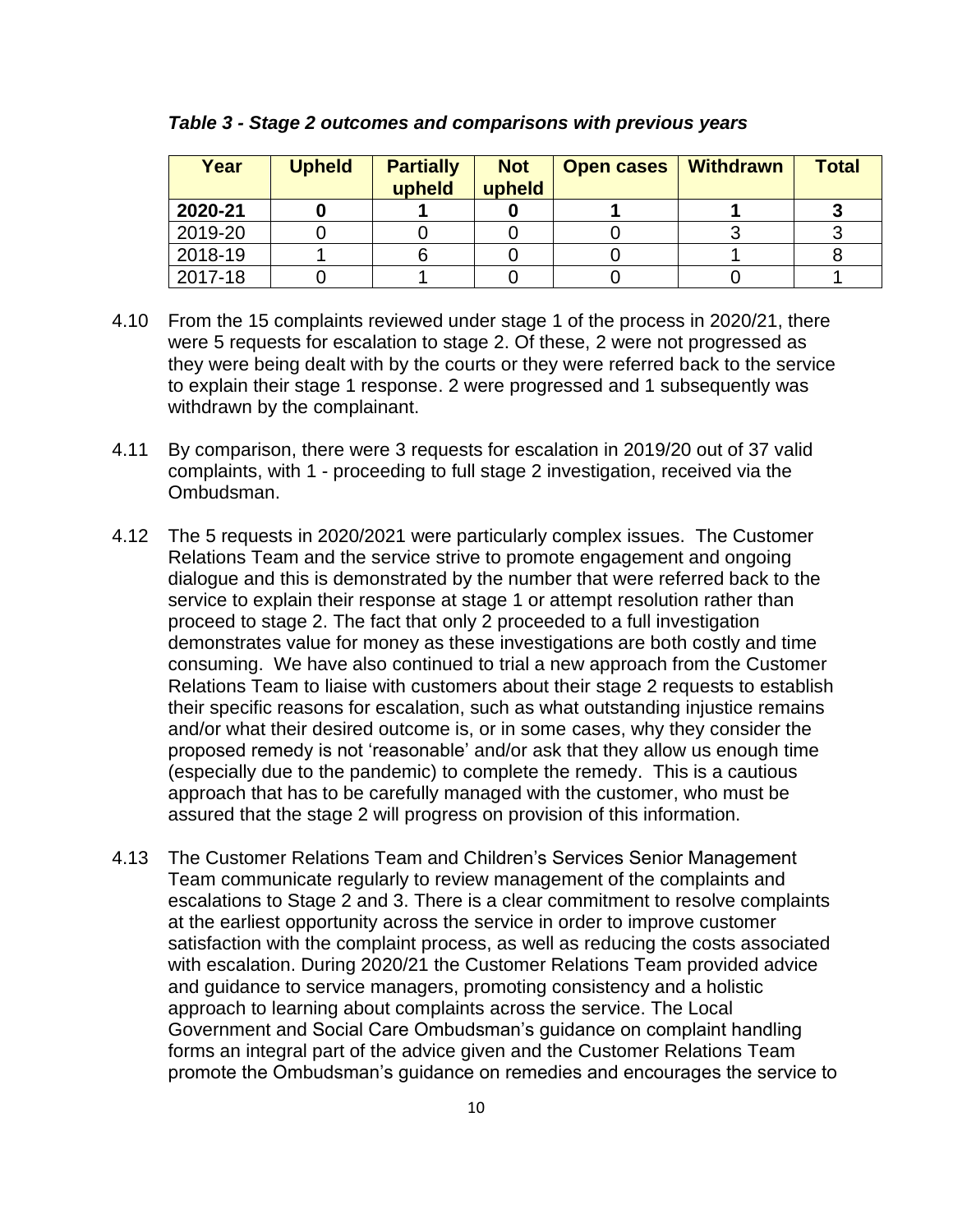use this as a guide to offering a 'reasonable' remedy to prevent further escalation and costs.

| Year    | <b>Upheld</b> | <b>Partially</b><br>upheld | <b>Not</b><br>upheld | <b>Open cases</b> | <b>Withdrawn</b> | <b>Total</b> |
|---------|---------------|----------------------------|----------------------|-------------------|------------------|--------------|
| 2020-21 |               |                            |                      |                   |                  |              |
| 2019-20 |               |                            |                      |                   |                  |              |
| 2018-19 |               |                            |                      |                   |                  |              |
| 2017-18 |               |                            |                      |                   |                  |              |

# *Stage 3 outcomes and comparisons with previous year*

- 4.14 There were no complaints escalated to stage 3 in 2020/21.
- 4.15 Again, this is evidence of more robust complaint investigations and resolutions at stage 1.

# **Breakdown of complaints received by Service Area**

4.16 Table 4 below shows a breakdown of complaints received by each service area.

#### **Table 4**

| <b>Service Area</b>                            | <b>Number of Complaints per Year</b> |                |         |         |
|------------------------------------------------|--------------------------------------|----------------|---------|---------|
| <b>Children in Need</b>                        | 2020-21                              | 2019-20        | 2018-17 | 2017-18 |
| Winsford                                       |                                      | 5              | 10      | 13      |
| <b>Chester</b>                                 |                                      | 5              | 14      | 14      |
| <b>Ellesmere Port</b>                          | 1                                    | 8              | 5       | 8       |
| <b>CP Court Team (new)</b>                     |                                      |                |         |         |
| Winsford                                       | 0                                    |                |         |         |
| Chester                                        | 0                                    |                |         |         |
| <b>Ellesmere Port</b>                          | 0                                    |                |         |         |
| <b>Children in Care</b><br>(Permanence Teams') |                                      |                |         |         |
| Winsford                                       | 1                                    | 4              | 8       | 8       |
| Chester                                        | N/A                                  |                | 4       | 6       |
| <b>Ellesmere Port</b>                          | 6                                    |                | 4       | 5       |
| <b>Leaving Care</b>                            | 0                                    | $\overline{2}$ | 5       | 5       |
| <b>Children with Disabilities</b>              | 3                                    | 5              | 3       | 4       |
| <b>Provider Services</b>                       |                                      |                |         |         |
| Fostering                                      | 0                                    | 0              |         | 3       |
| Adoption                                       | 0                                    |                | ი       |         |
| <b>Integrated Early Support</b>                | N/A                                  |                |         |         |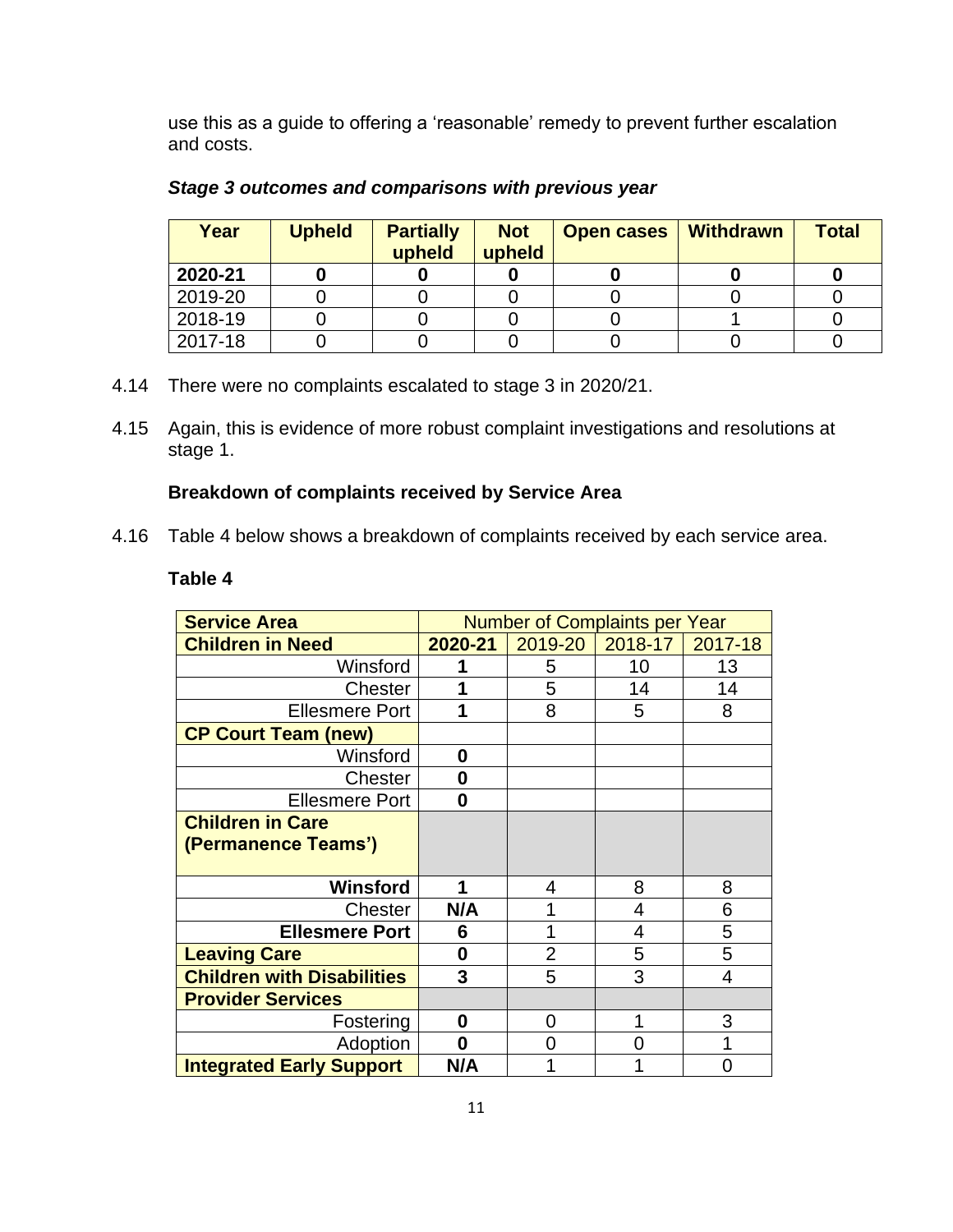| <b>Safeguarding</b>             |    |    |    |  |
|---------------------------------|----|----|----|--|
| <b>Integrated Access and</b>    |    | റ  |    |  |
| <b>Referral Team and</b>        |    |    |    |  |
| <b>Integrated Early Support</b> |    |    |    |  |
| (new)                           |    |    |    |  |
| <b>Transition Team</b>          |    |    |    |  |
| <b>Emergency Duty Team</b>      |    |    |    |  |
| (new)                           |    |    |    |  |
| otal <sub>1</sub>               | 15 | 37 | 57 |  |

- 4.17 Whilst there is an overall reduction in the number of complaints, it should be noted that, there has been a significant reduction in the previously high area such as Children in Need in Winsford, Chester and Ellesmere Port.
- 4.18 There has been an increase in Children in Care complaints in Ellesmere Port, representing 40% of all formal complaints. Whilst this looks significant, we must bear in mind that this is still a very small number of complaints in relation to the number of contacts/clients of 125, which comes to 4.8%.
- 4.19 The Customer Relations Team will continue to work closely with the Children's Services team both at the gateway when complaints are initially received, and by reflecting on the outcomes of case reviews. However, it is recognised that due to the sensitive nature of the work we undertake, some families will always use the complaint process to reflect their dissatisfaction with their situation as well as to complain about practice and decisions. Plus, sometimes, the service could have handled a situation differently which has justifiably resulted in a complaint.

## **Breakdown of complaints received by Subject**

- 4.20 By their nature, complaints are specific to the circumstances of the individual and cover a wide range of individual experiences. The majority of complaints also relate to more than one aspect of a service that has been received.
- 4.21 Complaints received by the Authority have been classified on the basis of the primary area of concern (subject) identified by the complainant. Detailed below are the numbers that fall within each category:

#### **Table 5**

| <b>Complaint Subject</b>            | 2021-21 | 2019-20 | 2018-19 | 2017-18 |
|-------------------------------------|---------|---------|---------|---------|
| (primary area of concern)           |         |         |         |         |
| <b>Standard of Service Delivery</b> | 10      | 14      | 19      | 29      |
| Inaccuracies in assessments         |         |         |         |         |
| Lack of support                     |         |         | 10      | 15      |
| Failure to investigate concerns     |         |         |         |         |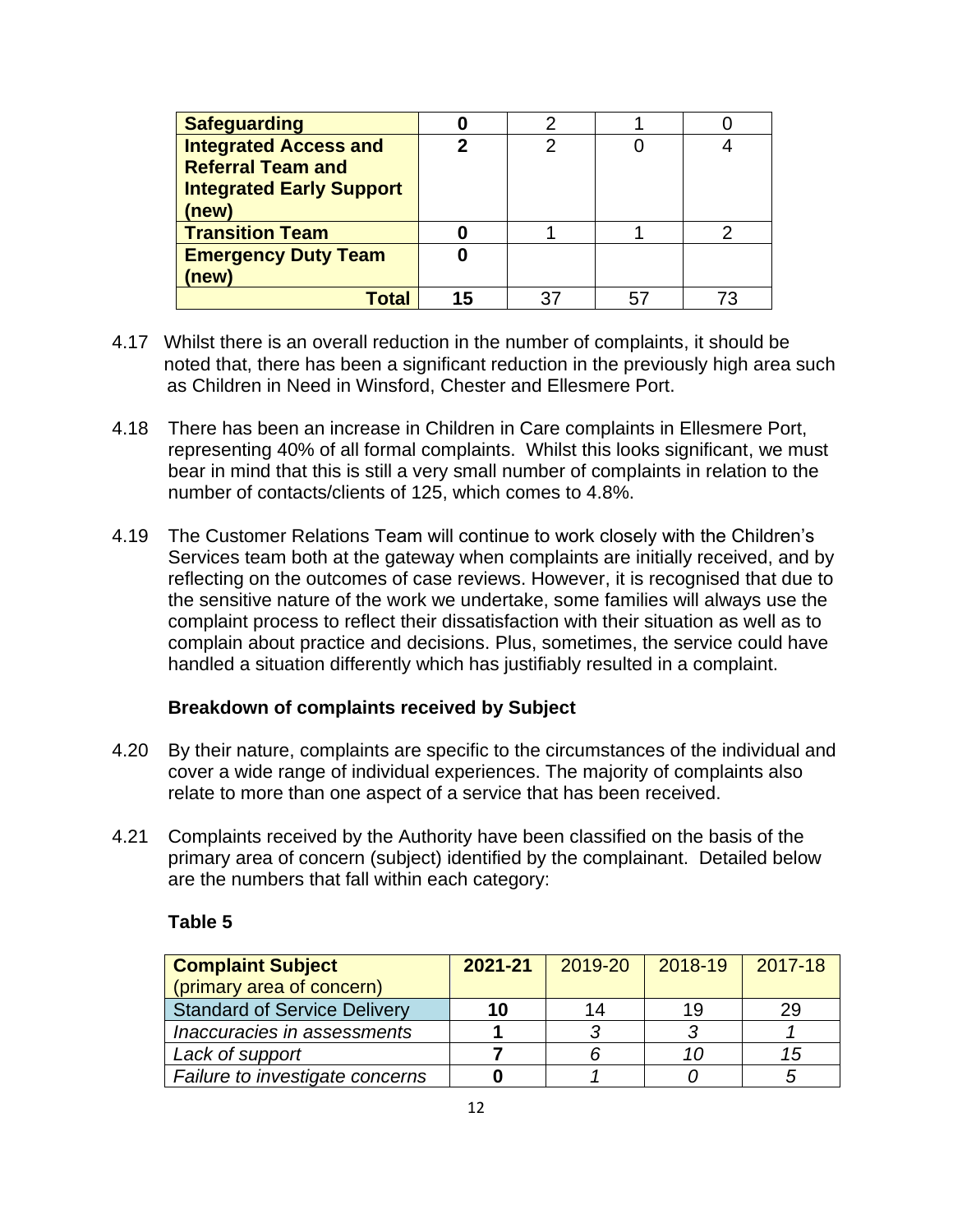| <b>Issues with contact</b>              | $\mathbf{2}$   | Ω              |                | $\overline{4}$ |
|-----------------------------------------|----------------|----------------|----------------|----------------|
| arrangements                            |                |                |                |                |
| Other                                   | 0              | 4              | 5              | $\overline{4}$ |
| <b>Social Worker</b>                    |                | 14             | 24             | 31             |
| <b>Allegations of Misconduct</b>        | O              | Ω              |                | 3              |
| <b>Issues with Attitude / Behaviour</b> | 0              | $\overline{2}$ | 1              | 16             |
| Lack of Support                         |                | $\overline{3}$ | 5              | $\overline{7}$ |
| Preference for one parent over          | O              | $\overline{2}$ | $\overline{2}$ | $\overline{4}$ |
| another                                 |                |                |                |                |
| Social Worker and Team                  | 0              | $\overline{7}$ | 15             | 1              |
| Manager                                 |                |                |                |                |
| Communication                           | $\overline{2}$ | 5              | 8              | 4              |
| Lack of response                        | $\overline{2}$ | 5              | $\overline{7}$ |                |
| Late / missing reports                  | $\bf{0}$       | 0              | 1              |                |
| Cancellation of appointments            | 0              | 0              | 0              | $\overline{2}$ |
| <b>Child Protection Issues</b>          | 0              | 0              | 0              |                |
| <b>Financial Issues</b>                 |                | $\overline{2}$ | $\overline{0}$ |                |
| Accommodation/Placement                 | $\bf{0}$       | $\overline{0}$ | 3              | 3              |
| <b>Issues</b>                           |                |                |                |                |
| Adoption                                | 0              | 0              | $\overline{0}$ | 0              |
| Fostering                               | 0              | 0              | $\overline{2}$ |                |
| Eligibility for Service / Unhappy       |                | $\overline{2}$ |                | $\overline{2}$ |
| with Social Care involvement            |                |                |                |                |
| <b>Data Protection Issues</b>           | $\bf{0}$       | 0              | $\overline{0}$ |                |
| <b>Total</b>                            | 15             | 37             | 57             | 73             |

- 4.22 2020-2021 demonstrates a further decrease in the number of complaints received across most categories complaints about the social worker reducing by 93%. The most obvious explanations for this are:
	- More complaints against conduct of social workers being referred to the Council's staff conduct process
	- Early resolution by the team manager to resolve concerns from customers about social workers
	- More robust defence of social workers and/or keeping them involved with the customer when the claims made against them cannot be substantiated

## **Complaint Response Times**

4.24 Of the 15 valid complaints, the department responded to 6 within the statutory timescales. Initially 10 working days which can be extended to 20 working days for more complex cases requiring longer to investigate. Wherever possible, customers are kept informed and we are able to negotiate new timeframes with them. The following tables give a breakdown of the responses that met the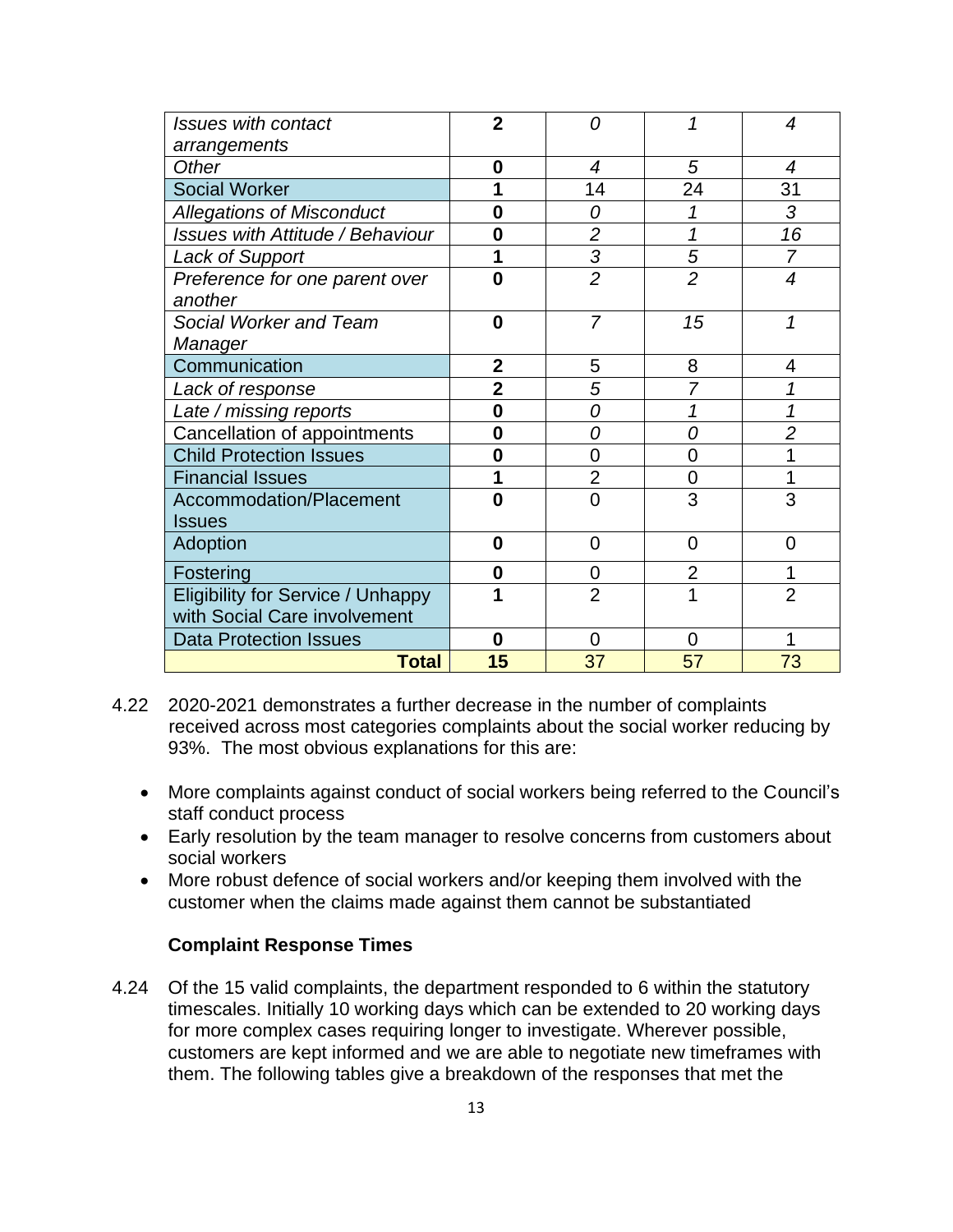timescales at each stage of the complaints procedure, and a comparison with previous years.

#### *Table 6 - Complaint response times*

| <b>Statutory time frames</b> | 2020-21 | 2019-20 | 2018-19 | 2017-18 |
|------------------------------|---------|---------|---------|---------|
| 10 working days or less      |         |         | 12      | 14      |
| 20 working days or less      |         | 13      | 28      | 31      |
| Outside the statutory        | 9       | 24      | 17      | 28      |
| timescale                    |         |         |         |         |
| <b>Total</b>                 | 15      | 37      | 57      |         |

#### Stage 1 Response timescales

| Number of days taken to respond<br>within timescale |    |
|-----------------------------------------------------|----|
|                                                     | 2  |
|                                                     | 14 |
|                                                     | 15 |
|                                                     | 20 |
|                                                     | 20 |
|                                                     |    |

#### **Number of days taken to response outside of timescale**

| 23              |
|-----------------|
| 26              |
| 31              |
| 32              |
| $\frac{33}{36}$ |
|                 |
| 41              |
| 45              |
| 81              |

4.25 Overall, performance has increased this year in meeting the statutory deadlines for complaint responses with 40% of cases answered in time compared to 35% in the previous year. This is despite the number of complaints being 59% fewer, so whilst we would usually expect a more significant compliance rate, we believe that the extenuating circumstances the Council faced in 2020-21 impacted on our ability to improve it.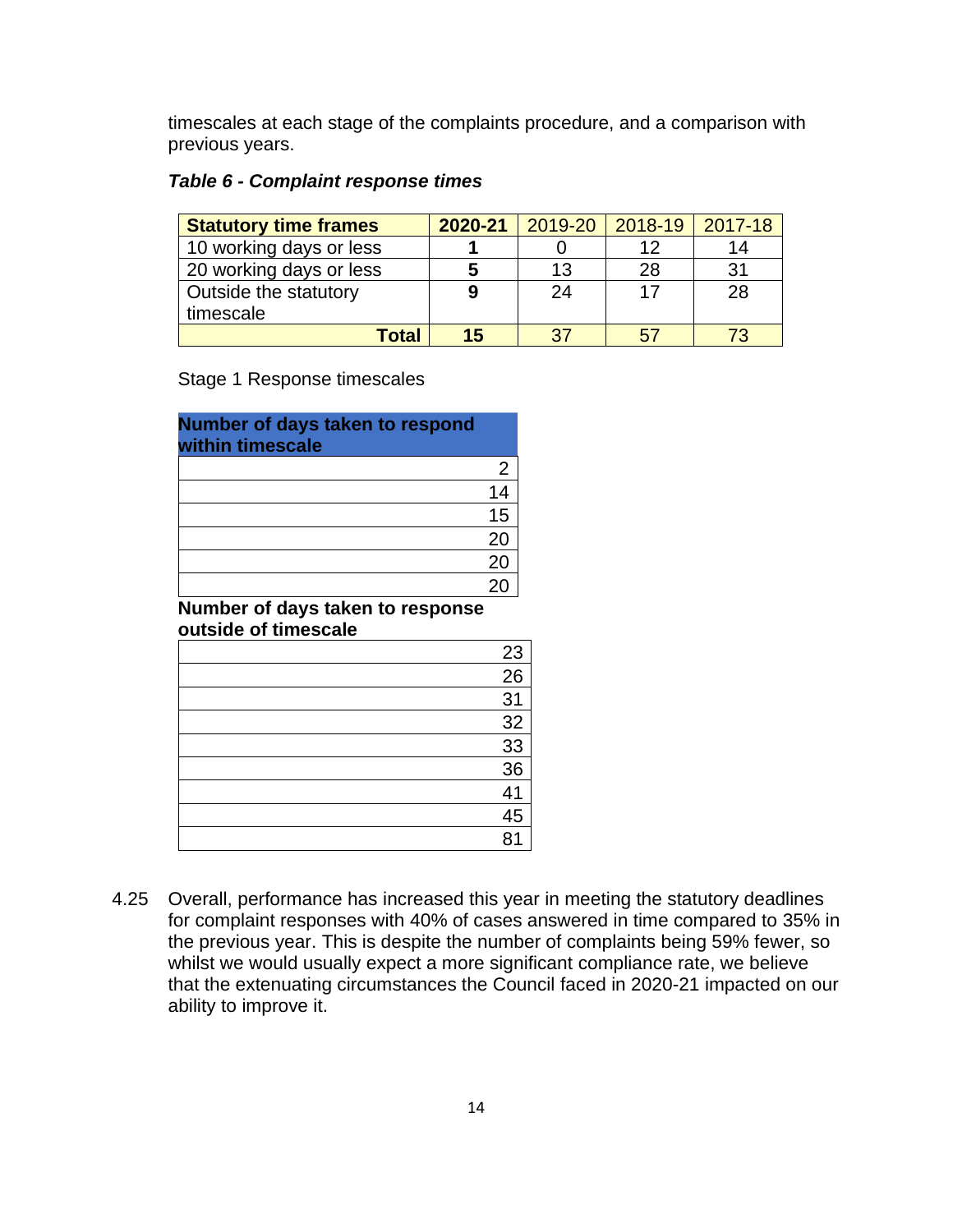- 4.26 The target of a minimum standard of 85% compliance within statutory timescales continues to be challenging for the service when mapped against demand. Whilst this has not been met further work will be undertaken in 2021/22 to improve on this performance rate.
- 4.27 The reasons for not meeting this target remain the same as the nature of work within the service has not changed and due to the Pandemic; in fact, teams report an increased complexity of work coming through to them, which may give some explanation as to why it takes longer to investigate and respond thoroughly to complaints. Also noticeable is the range of issues raised in some complaints that will take time to investigate. What we do know is there is greater focus on complaints at all levels of the service and efforts have improved to resolve issues raised by families to prevent them escalating into formal complaints as is demonstrated in the reduction in the overall number of complaints received which is a further downward trend on previous years.
- 4.28 The Customer Relations Team are working closely with the Service to identify how best to coordinate casework and improve response times, between the Customer Relations Team, Senior Managers and the Team Managers who tend to investigate the complaint in the first instance. This is likely to be through a designated customer contact coordinator, reflecting the model across all other Council services which is generally working well. The Customer Relations Team will continue to offer drafting advice and support.

## **Local Government and Social Care Ombudsman (LGSCO)**

4.29 The Ombudsman reports on local authority figures based on the number of cases it receives in the reporting year; the number of decisions it makes in the reporting year (which may include cases ongoing from the previous year) and the Council's compliance with any recommendations.

The number of Education and Children's Social Care cases received by the LGSCO during this reporting period was 14 out of 57 which is a decrease from 20 the previous year. This represents 25% of all Ombudsman cases received.

The Ombudsman also made decisions on 12 cases this year (compared to 19 the previous year). This represents 23% of all cases decided upon. Due to the Ombudsman recording complaint under Education and Children's Services we cannot break this data down to specific CSC cases. Outcomes were as follows:

Overall, Children's Social Care can demonstrate an improvement in the number of cases received and decided this year, with no change to the number of cases being upheld (1). This shows that the service has managed its complaint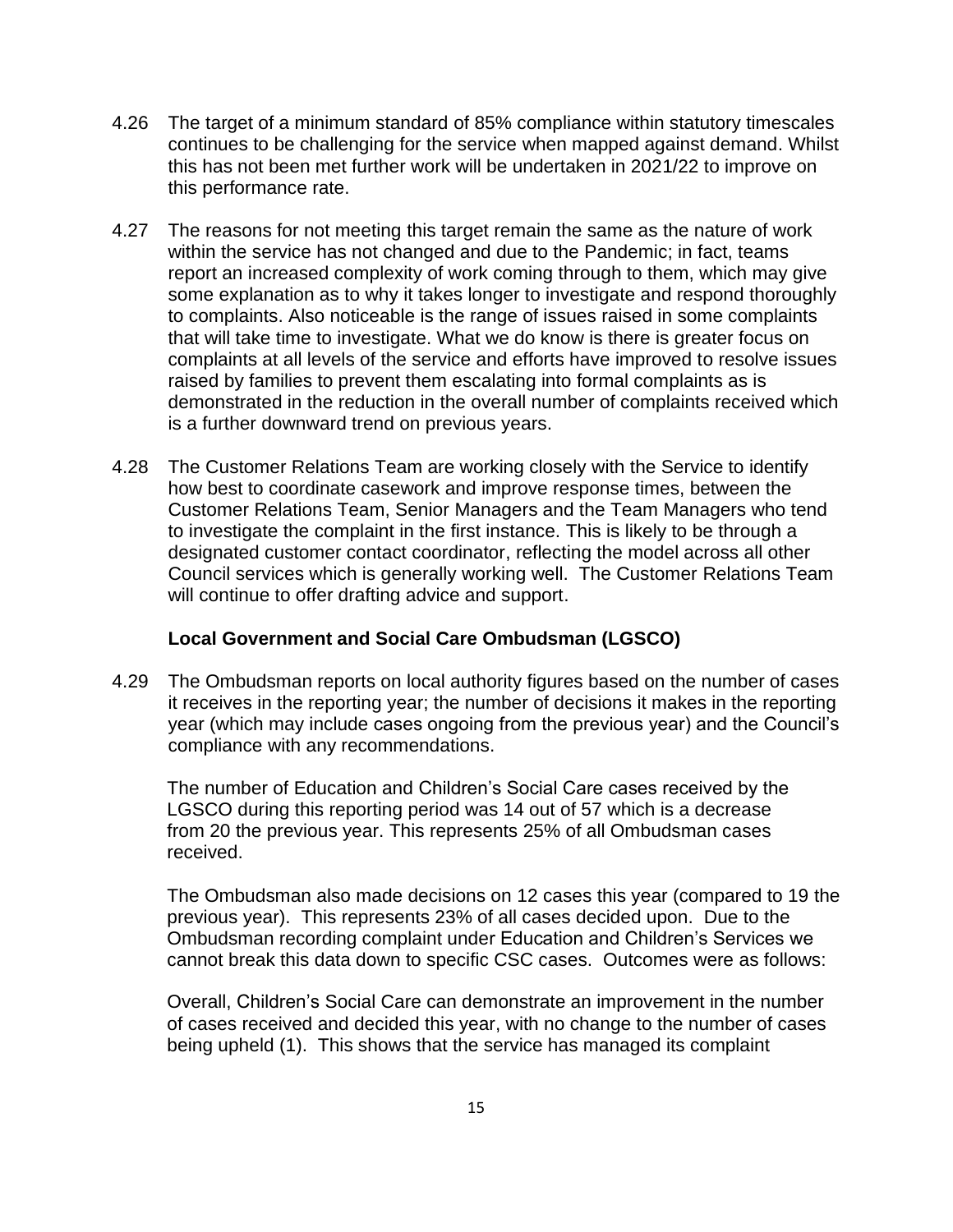handling well despite the pressures from the impact of responding to the pandemic.

## **Point and method of receipt for complaints within the authority**

4.32 The Customer Relations Team records both the 'point of receipt' and 'method of receipt' of complaints into the Council. This intelligence can help support service improvement decisions. Table 7 shows that the established systems for ensuring that complaints are directed to the Customer Relations Team for co-ordination are working well, with those sent into the service re-directed to the Customer Relations Team. Table 8 shows an increase in preference of customers for contacting us using the on-line complaint form.

| <b>Point of receipt</b>   | 2020-21 | 2019-20 | 2018-19 | 2017-18 |
|---------------------------|---------|---------|---------|---------|
| Service Area              |         | b       |         |         |
| <b>Customer Relations</b> | 12      | 31      | 51      | 61      |
| Team                      |         |         |         |         |
| Director/Head of          |         |         |         |         |
| Service                   |         |         |         |         |
| <b>Chief Executive</b>    |         |         |         |         |
| Other                     |         |         |         |         |
| Total                     | 15      |         |         |         |

# *Table 7*

#### *Table 8*

| <b>Method of receipt</b> | 2020-21 | 2019-20 | 2018-19 | 2017-18 |
|--------------------------|---------|---------|---------|---------|
| Letter                   |         |         |         |         |
| Telephone/verbal         |         |         |         | 15      |
| Email                    |         |         | 28      |         |
| Online complaints        |         |         | 13      |         |
| Feedback form            |         |         |         |         |
| Total                    | 15      |         |         |         |

100% of complaints are submitted by email or online form.

4.33 The feedback form is part of the information pack that is provided to customers by the Social Worker during their first visit and provides an option for people to complete a form in writing. However, again, this year demonstrates that Online complaints is the preferred method of communication.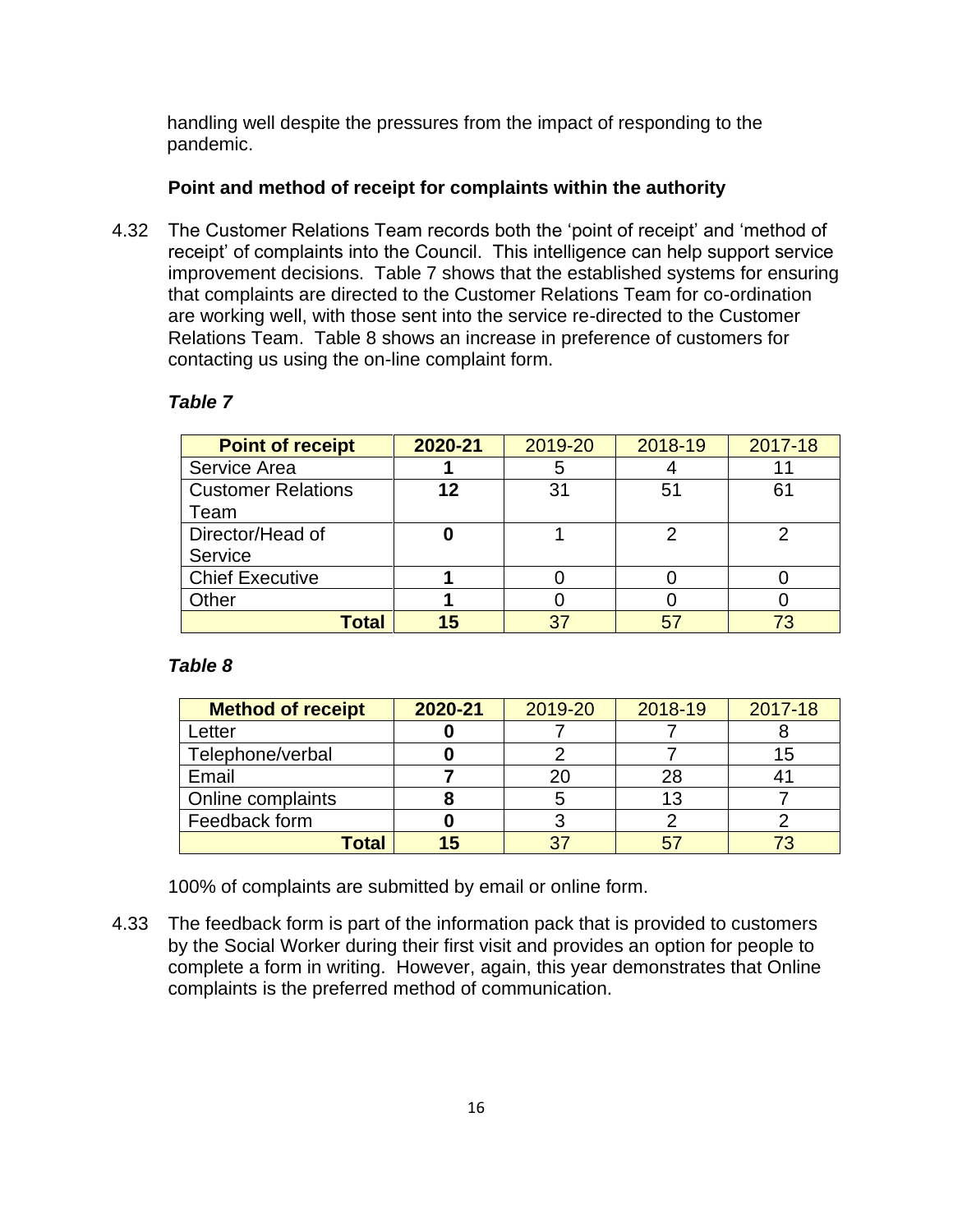# **5. Profile/ Category of Complainants**

5.1 A summary of customer profile and type of customer interaction has shown the following:

#### *Table 9*

| Person making the<br>complaint                    | 2020-21 | 2019-20 | 2018-19 | 2017-18 |
|---------------------------------------------------|---------|---------|---------|---------|
| Child or young person<br>being looked after or in |         |         |         |         |
| need                                              |         |         |         |         |
| Parent/s                                          | 12      | 30      | 35      | 50      |
| Local Authority foster carer                      |         |         |         |         |
| Special guardian                                  |         |         |         | 2       |
| Persons wishing to adopt                          |         |         |         |         |
| Persons with sufficient                           |         |         | 6       | 5       |
| interest in child's welfare                       |         |         |         |         |
| Advocacy service                                  |         | 2       | 14      | 9       |
| Total                                             | 15      | 37      | 57      | 73      |

- 5.2 The number of complaints received from a child or young person is low; feedback from children and young people indicate that they enjoy positive relationships with their Social Workers and Personal Advisors, therefore there is always emphasis on resolving a child/ young person's complaint as much as possible informally before they become "formal" issues.
- 5.3 The service will continue to consider how best to capture complaints from children and young people and ensure that they are aware of their options to escalate matters if they choose to. However, the primary focus will continue to be on ensuring the early resolution of issues that are causing the child or young person concern.

Options being considered are an improvement to the leaflet that social workers hand out to young people, or more interactive methods. We will take advice from our communications team on how to engage young children more in the complaints process.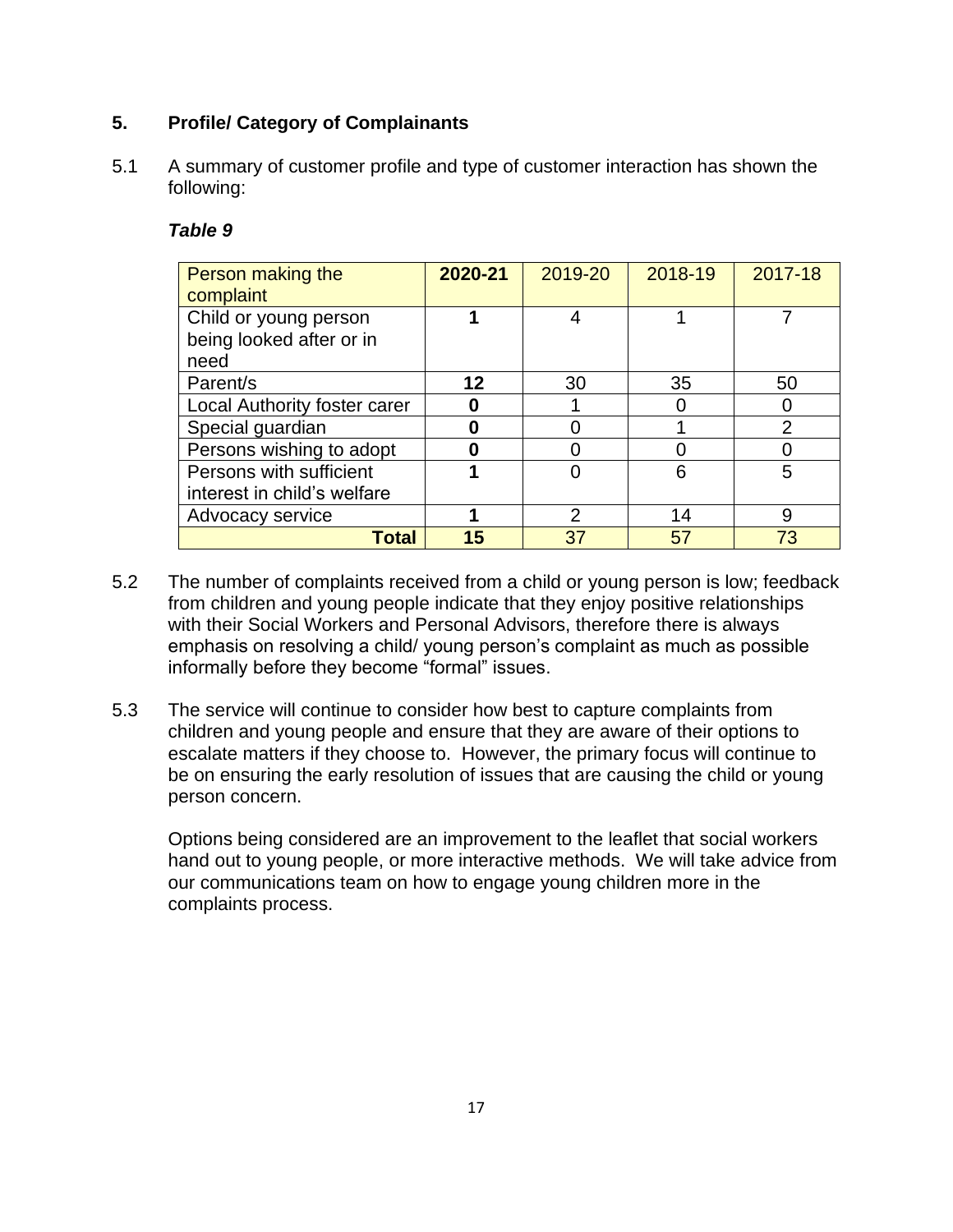## **6. Compliments Received**

6.1 The Council welcomes positive or negative feedback from its users. A total of 49 compliments were recorded by the corporate team during the year. We recognise this does not capture all positive feedback but those formally shared via online portal to the complaints team. This reflects the service strengthening how compliments are reported and recorded. So the service wants to ensure this is continued to obtain an accurate position of the positive feedback that the service receives.

## *Table 10*

| Year                      | 2020-21 | $\vert$ 2019-20 $\vert$ 2018-19 | $2017 -$ |
|---------------------------|---------|---------------------------------|----------|
| <b>No. of Compliments</b> | 49      |                                 |          |

6.2 A selection of compliments recorded is included below as examples:

*Feels it was a good job there was a change in worker. Social Worker would also listen to the father of my children she was able to understand him and had an awareness of his disability, ADHD. Previous workers always stated that he was high rated and they did not engaged with him. Social Worker built up a good relationship with the children who have said they will miss the Social Worker. My youngest child use to hide from workers but she never did this with this Social Worker.*

*Social Worker would always engage us, she was brilliant, she would always ring back if we had left a message for her to call us and she always informed us of the plan or any changes. Social Worker was a confident worker that would challenge others when needed and always open and honest with us.*

*(Parent)*

*We wanted to say thank you for your support with our family. Your approach was always professional and warm. The children gained your trust quickly and always looked forward to your visits. The situation was sensitive, and you handled it with humanity and professionalism. You are a credit to your profession.*

*\*\*\*\*\**

*(Parents)*

*\*\*\*\*\**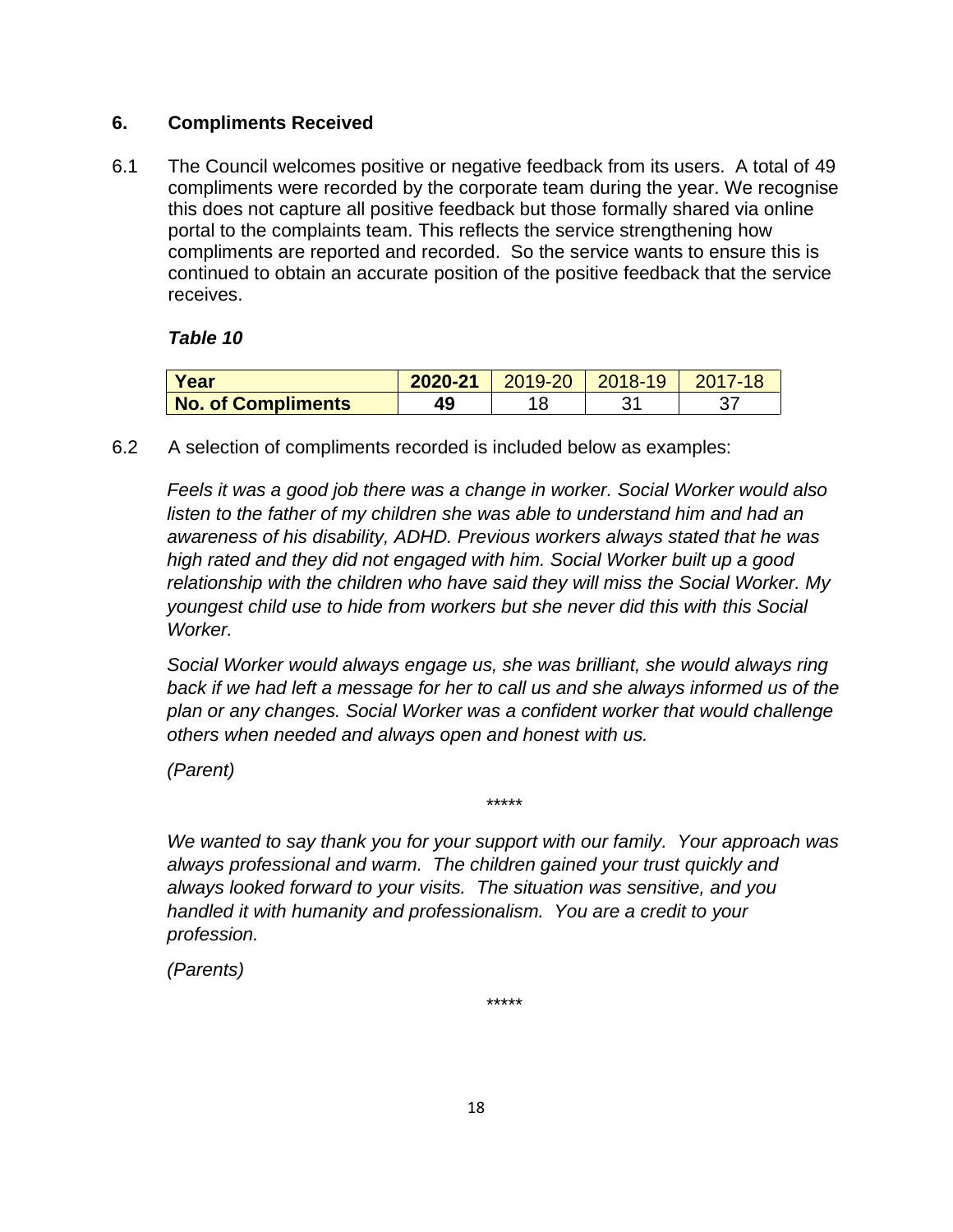*I* do not think there is anything that could have been done different, we have *been treated with respect throughout and given the time to talk through things when needed. I think you are very lucky to have the Social Worker on your team and anyone who has her assigned to them will be in good hands I am sure.*

*I* would like to thank the Social Worker again for how she has handled everything, *I went from thinking being assessed by social services was one of the worst positions to be in, to being grateful for her time. There are some people in the world that just connect, that get it, understand and can see people, I think this Social Worker is one of them.* 

*(Parent)*

*The purpose of me writing to you is to express my sincere appreciation to Social Worker for his hard work, motivation, commitment, and professionalism during my involvement.*

*\*\*\*\*\**

*Throughout my time working alongside XXXX he communicated with me, always updated me and discussed any issue arising, which made my role much easier when advocating for the three boys. It cannot go unsaid that there were discussions where XXXX and I did not always agree, however his professionalism and rational was always thought through, whilst always remaining child centred.*

*I believe that XXXX worked hard and sensitively on this case with both XXXXXXX and XXXXXXX. I am of the professional view that as a result of his hard work and the trusting relationships he was able to develop with XXXXXXX and XXXXXXX, the most appropriate care plan for XXXX, XXXX and XXXX was achieved, which he should be commended for.*

*(Guardian)*

*\*\*\*\*\**

*I just wanted to write to say thank you for all that you have done to support XXXXXXX and her family since taking over this case. I have been working with the family alongside numerous, ever-changing, professionals now for 18 months and can honestly say that since you have taken over the case, I have felt that we were actually able to move forwards and progress the situation in order to best support both XXXXXX and the family.*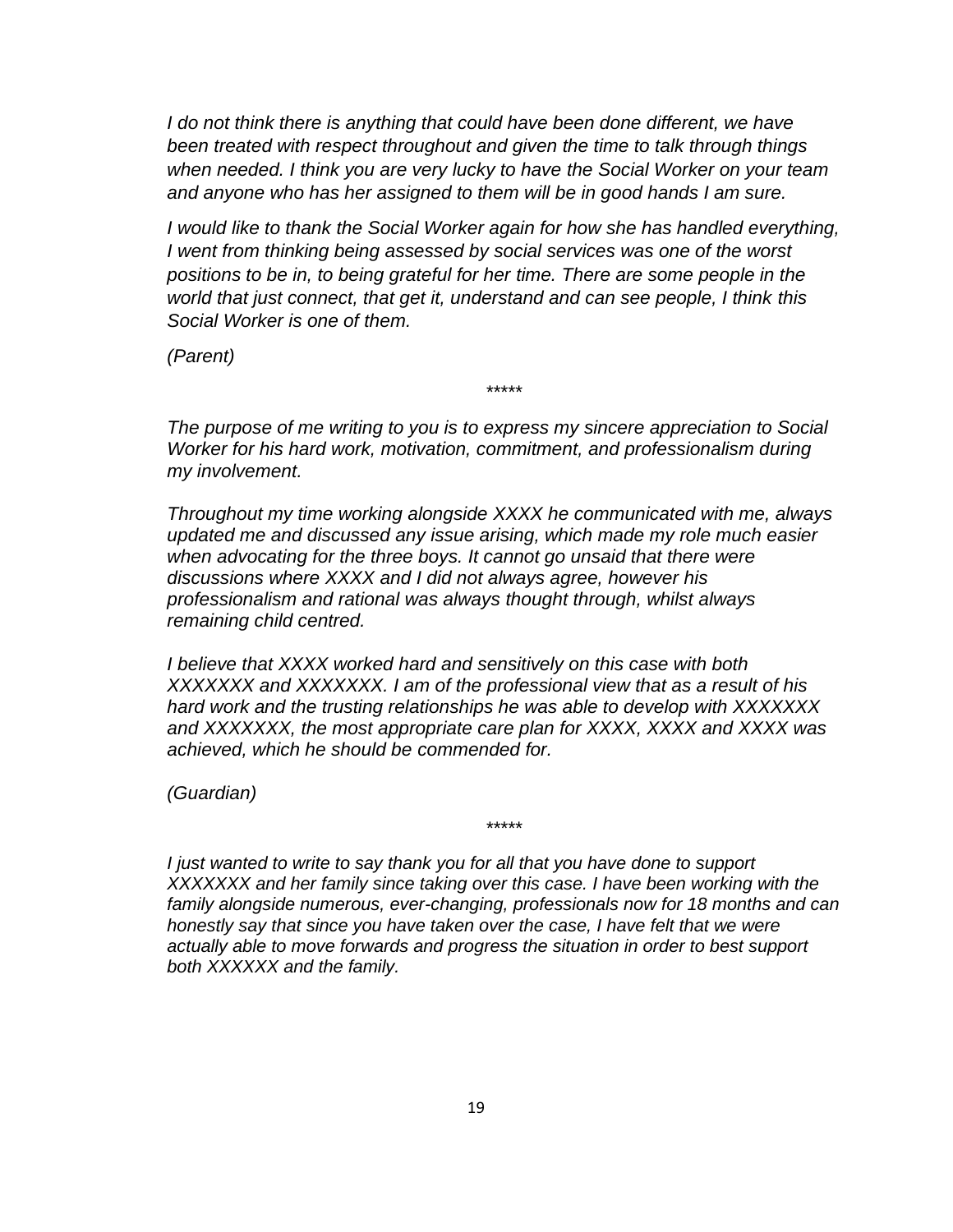*In addition to the support that you have provided to the family, I have felt that I have been able to work collaboratively with you in the knowledge that we were both consistently working for the best interests of the child and confident that I could contact you for further advice and guidance at any time.*

*(Head of Year, High School)*

*\*\*\*\*\**

*To say thank you very much. Thanks for everything you've done for us. You're one in a million. All our Love. XXXX and XXXXXX.*

*(Foster Carers)*

*For all you've done. Thank you so much it shows how much you love for people. Thank you from XXXXX.*

*\*\*\*\*\**

*(Young Person)*

# **7. Outcomes- Learning and Service Improvement**

7.1 The Council has identified areas and opportunities from which learning can be taken from the complaints and the compliments process and used to improve future service delivery.

Our Way of Working Programme:

This is Children's Services' practice model and the framework by which professionals work with families. It's rooted in everyone being trauma-informed and understanding the root causes of why a child and/ family behaves in the way they do with any associated problems. This greater understanding is helping practitioners and managers to think carefully about how they engage families, communicate with them and respond to the problems they are facing. This could be having a positive impact on the complaints that families make, especially if they are sensing that they can form a more positive relationship with their worker.

#### **Learning from Complaints**

7.2 There has been significant learning across the service in how the relationships practitioners form with families can have a positive impact on how they respond to our concerns and become motivated to change in order to reduce risks to their children. Although further evaluation is needed, it appears that our workforce being more trauma-informed has contributed to the overall reduction in complaints to the service; and it hoped that this continues as the new practice model becomes more embedded. Learning has also shown that by intervening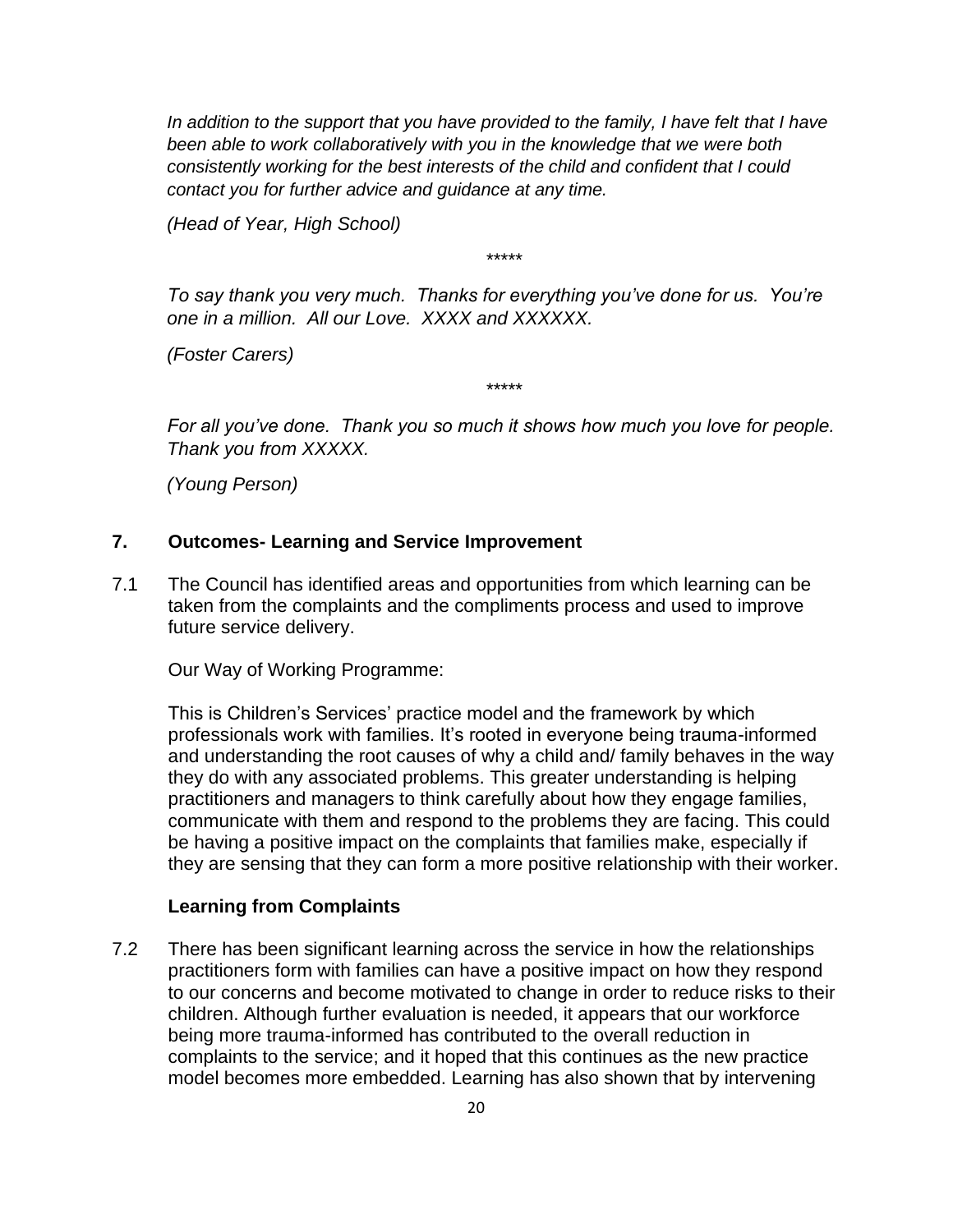earlier and calling the family directly can help us address issues/ concerns they may have before matters escalate.

To ensure joined up working with your other teams (ie. SEN/School) to have in place joint commissioning and arrangements for decision making and joint planning.

Section 17 funding agreed to fund respite on a needs led and reviewed basis.

7.3 An area of specific learning has been in the Children with Disabilities Service. This area has had some complaints which have helped us to improve our approach to supporting families, in particular, making sure that we do this fairly. This has improved the way in which we communicate with families and ensured that support is provided based on an up to date assessment of the child's needs. Direct Payments: Request reconsidered due to update in government guidelines to the policy. Therefore flexibility in the use of direct payments was agreed, due to lockdown and COVID-19.

Delay in ensuring that there was an up to date assessment of need and review of care package.

The importance of a handover between changes of Social Workers, particularly in relation to children in care seeing their family. Communication methods and preferences of family members clearly recorded on Social Care's electronic files to ensure continuity of communication.

7.4 A further theme has been around the use language in assessments and other paperwork. Again, our new practice model is helping us to learn better from complaints and how generalised wording can impact on families. Some complaints have helped us learn that we need to be continually specific, evidence-based and trauma-informed. We now have a clear 12 month plan for how we embed trauma informed practice in our recording across Children's Social Care.

## **8. Future Plans for Complaint Handling**

- 8.1 ICT: In September 2020-21 an update was provided to the People's Overview and Scrutiny Committee on progress with implementing Firmstep. This is in progress and is expected to go live from 1 April 2022.
- 8.2 Reporting: There will be a review of annual reporting for Social Care and Corporate complaints to be completed by the Customer Relations Team and agreed with service. This will focus on the format, layout and content for reports from 2021-22 and introduce a similar report for corporate complaints. Suggestions on how to improve the reporting from next year should be directed to the Customer Relations Team. The control of report.